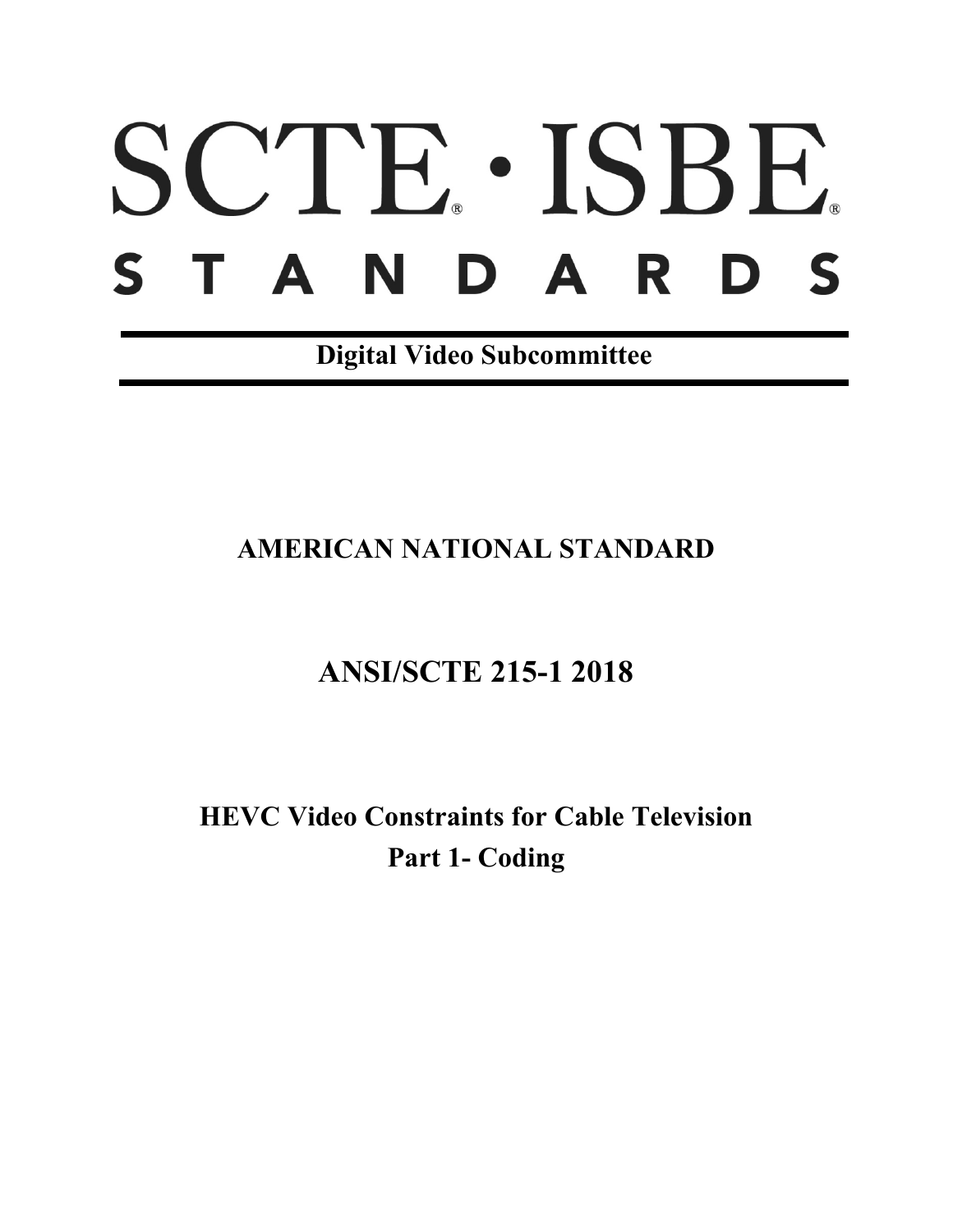# **NOTICE**

The Society of Cable Telecommunications Engineers (SCTE) / International Society of Broadband Experts (ISBE) Standards and Operational Practices (hereafter called "documents") are intended to serve the public interest by providing specifications, test methods and procedures that promote uniformity of product, interchangeability, best practices and ultimately the long-term reliability of broadband communications facilities. These documents shall not in any way preclude any member or non-member of SCTE•ISBE from manufacturing or selling products not conforming to such documents, nor shall the existence of such standards preclude their voluntary use by those other than SCTE•ISBE members.

SCTE•ISBE assumes no obligations or liability whatsoever to any party who may adopt the documents. Such adopting party assumes all risks associated with adoption of these documents, and accepts full responsibility for any damage and/or claims arising from the adoption of such documents.

Attention is called to the possibility that implementation of this document may require the use of subject matter covered by patent rights. By publication of this document, no position is taken with respect to the existence or validity of any patent rights in connection therewith. SCTE•ISBE shall not be responsible for identifying patents for which a license may be required or for conducting inquiries into the legal validity or scope of those patents that are brought to its attention.

Patent holders who believe that they hold patents which are essential to the implementation of this document have been requested to provide information about those patents and any related licensing terms and conditions. Any such declarations made before or after publication of this document are available on the SCTE•ISBE web site at [http://www.scte.org.](http://www.scte.org/)

#### All Rights Reserved

#### © Society of Cable Telecommunications Engineers, Inc. 2018

140 Philips Road Exton, PA 19341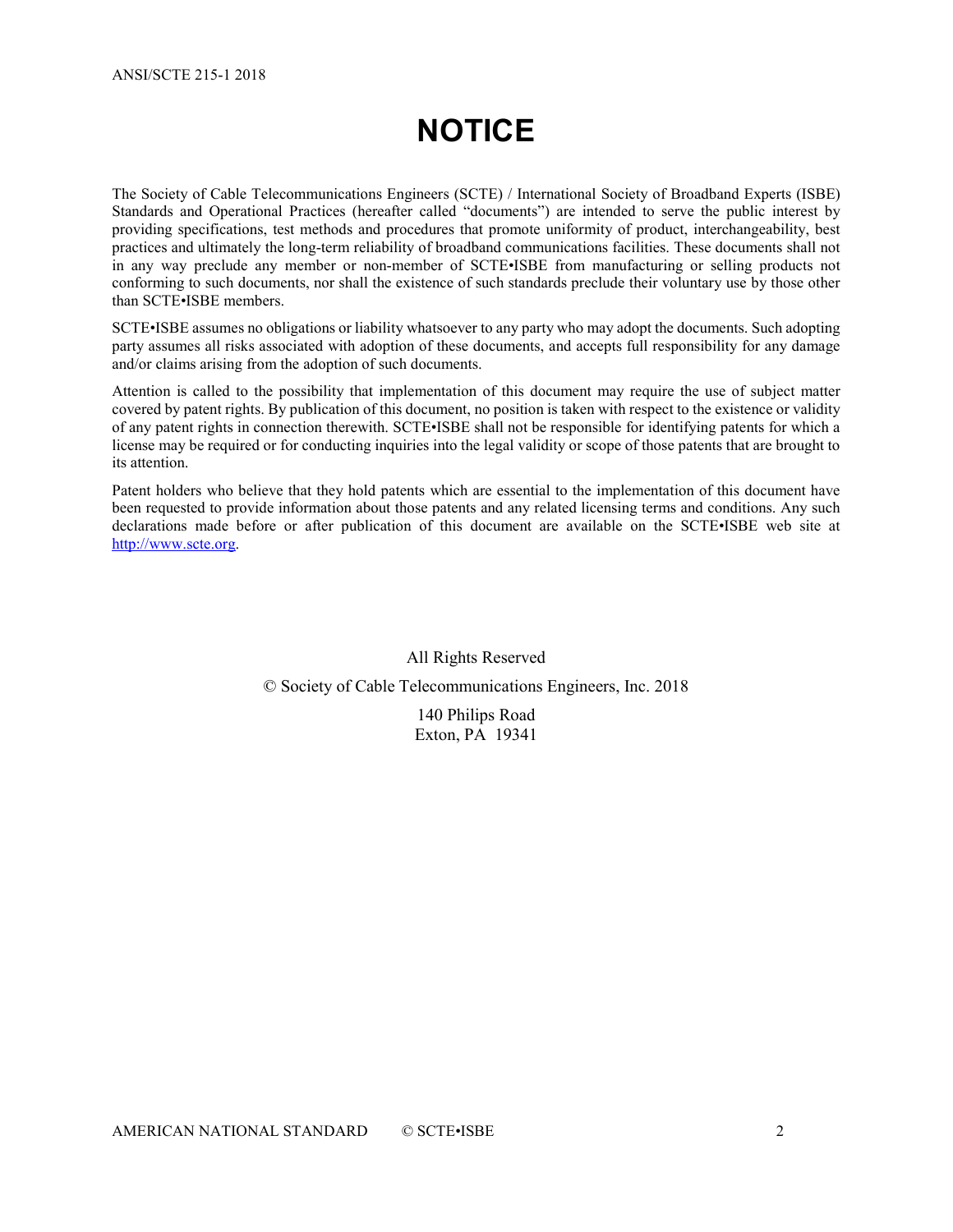#### **TABLE OF CONTENTS**

| 1.0               |                                                                                        |  |
|-------------------|----------------------------------------------------------------------------------------|--|
| 1.1               |                                                                                        |  |
| 2.0               |                                                                                        |  |
| 2.1<br>2.2        |                                                                                        |  |
| 3.0               |                                                                                        |  |
| 3.1<br>3.2        |                                                                                        |  |
| 4.0               |                                                                                        |  |
| 5.0               |                                                                                        |  |
| 5.1<br>5.2        |                                                                                        |  |
| 6.0               |                                                                                        |  |
| 7.0               |                                                                                        |  |
| 7.1<br>7.2<br>7.3 | 7.1.1<br>7.1.2<br>7.1.3<br>7.1.4<br>7.1.5<br>7.1.6<br>7.1.7<br>7.3.1<br>7.3.2<br>7.3.3 |  |
| 8.0               |                                                                                        |  |
|                   | APPENDIX A- RESOLUTIONS, CONFORMANCE POINTS, FORMAT CONSTRAINTS & FRAME                |  |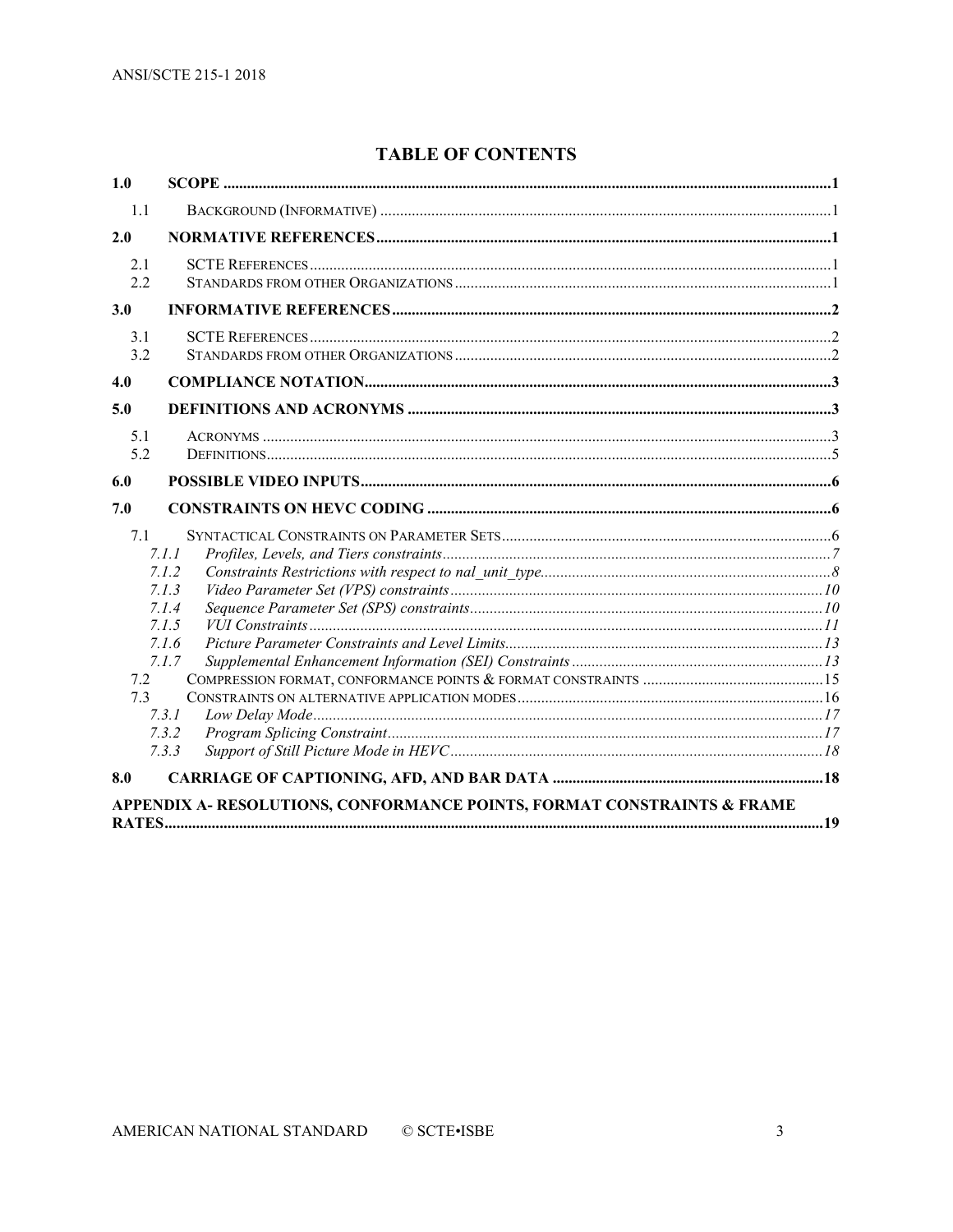### **LIST OF TABLES**

| TABLE 13- FORMAT CONSTRAINTS BASED ON PRODUCTION FORMAT FOR HEVC BITSTREAMS15 |
|-------------------------------------------------------------------------------|
|                                                                               |
|                                                                               |
|                                                                               |

## **LIST OF FIGURES**

|--|--|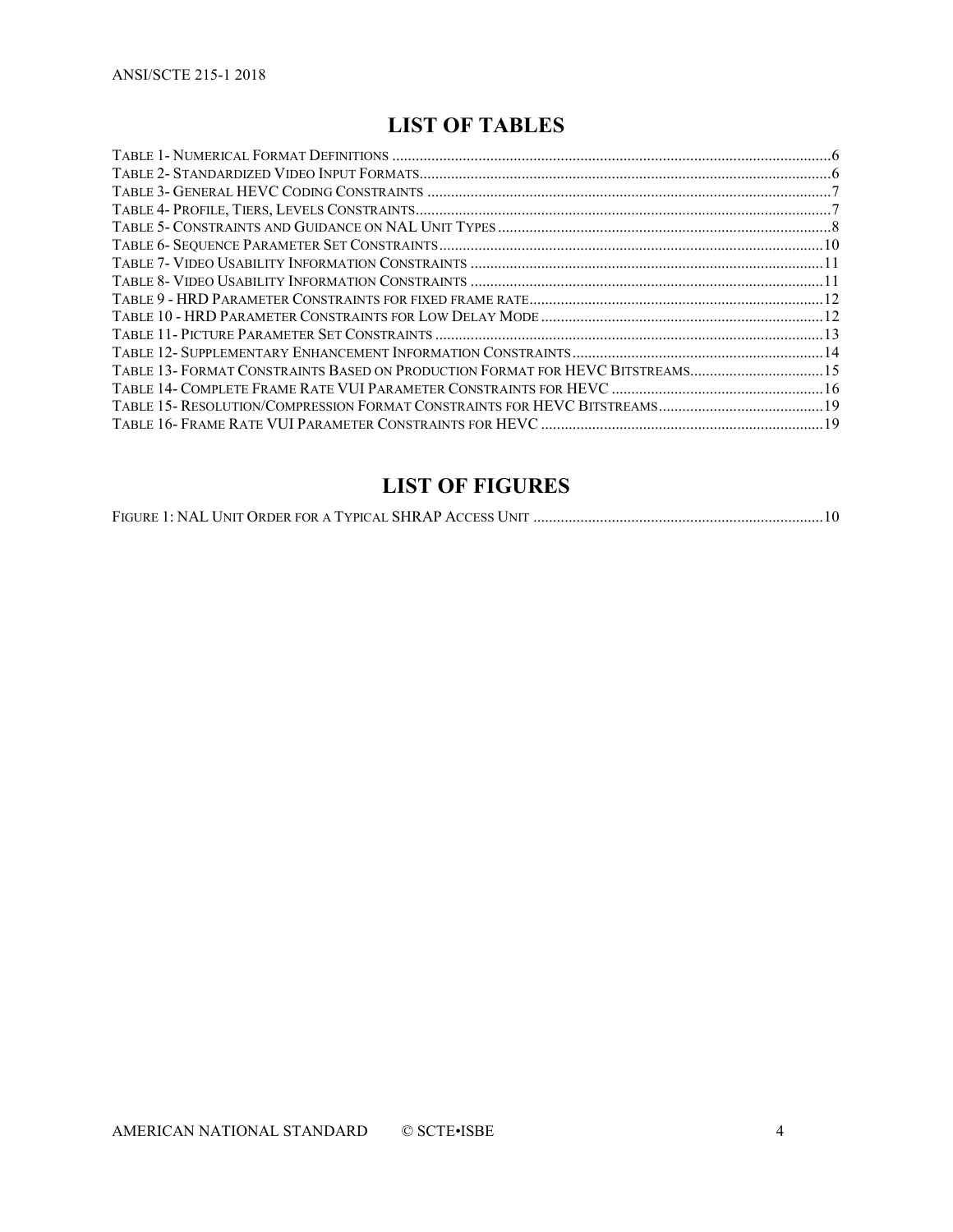## **HEVC Video Constraints for Cable Television Part 1- Coding**

#### <span id="page-4-0"></span>**1.0 SCOPE**

This document defines the coding constraints on ITU-T Rec. H.265 | ISO/IEC 23008-[2 \[5\]](#page-4-5) video compression (hereafter called "HEVC") for Cable Television. In particular, this document describes the coding of a single HEVC coded video elementary stream carried in MPEG-2 transport (ISO/IEC 13818-1) [\[4\]](#page-4-6) for linear delivery systems supporting ad insertion services [\[3\].](#page-4-7) Beyond linear delivery with DPI, signaling is provided for segmentation of content for xDVR applications.

#### <span id="page-4-1"></span>**1.1 Background (Informative)**

This document specifies the creation of an HEVC coded video elementary stream and is intended for cable video services applications such as broadcast, time-shifting (e.g., PVR/DVR service), Video-on-Demand services, and splicing (e.g., Ad-insertion) that could employ the specifications in this document. However, constraints specific to those applications are outside of the scope of this document at this time.

#### <span id="page-4-2"></span>**2.0 NORMATIVE REFERENCES**

<span id="page-4-3"></span>The following documents contain provisions, which, through reference in this text, constitute provisions of this document. At the time of Subcommittee approval, the editions indicated were valid. All documents are subject to revision; and while parties to any agreement based on this document are encouraged to investigate the possibility of applying the most recent editions of the documents listed below, they are reminded that newer editions of those documents might not be compatible with the referenced version.

#### **2.1 SCTE References**

- [1] ANSI/SCTE 54 2015, Digital Video Service Multiplex and Transport System Standard for Cable Television.
- <span id="page-4-9"></span>[2] ANSI/SCTE 128-1 2013, AVC Video Constraints for Cable Television: Part 1 – Coding
- <span id="page-4-7"></span>[3] ANSI/SCTE 35 2017, Digital Program Insertion Cueing Message for Cable

#### <span id="page-4-4"></span>**2.2 Standards from other Organizations**

- <span id="page-4-6"></span>[4] ISO/IEC 13818-1:2018, "Information Technology – Generic coding of moving pictures and associated audio – Part 1: Systems.
- <span id="page-4-5"></span>[5] ITU-T Rec. H.265 | ISO/IEC 23008-2:2017 – MPEG-H Part 2: High Efficiency Video Coding.
- [6] CTA-608-E 2008, Line 21 Data Services.
- [7] ANSI/CTA-708-E 2013, Digital Television (DTV) Closed Captioning.
- [8] ATSC A/53 Part 4:2009, Digital Television Standard, MPEG-2 Video System Characteristics.
- [9] SMPTE ST 2016-1-2009: Standard for Television Format for Active Format Description and Bar Data.
- [10] ISO/IEC 13818-2:2013, Information Technology Generic coding of moving pictures and associated audio Part 2: Video
- <span id="page-4-8"></span>[11] ITU-R BT.2100-1:2017 Image parameter values for high dynamic range television for use in production and international programme exchange.
- [12] CTA-861-G "A DTV Profile for Uncompressed High Speed Digital Interfaces"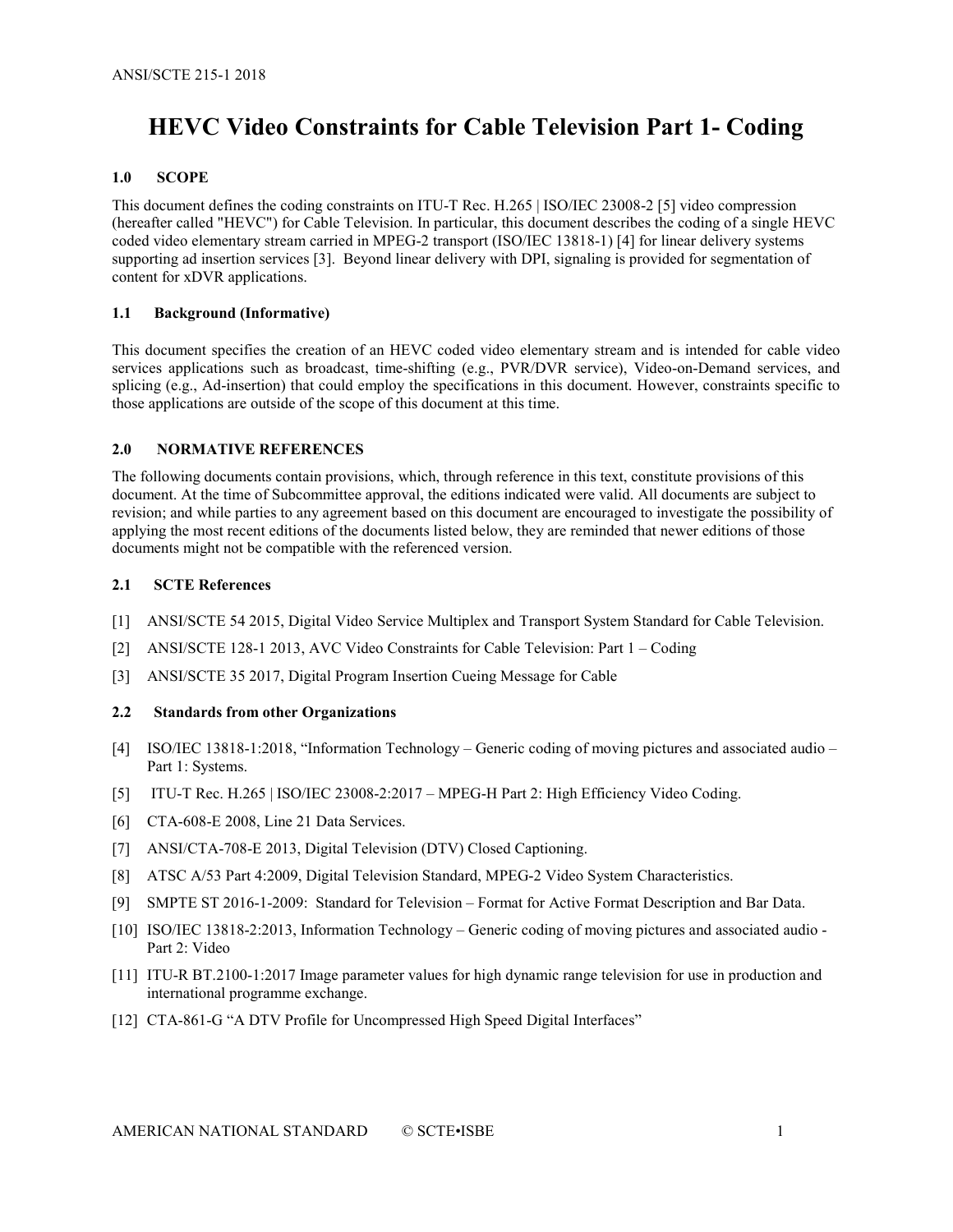#### <span id="page-5-0"></span>**3.0 INFORMATIVE REFERENCES**

The following documents *may* provide valuable information to the reader but are not required when complying with this standard.

#### <span id="page-5-1"></span>**3.1 SCTE References**

- <span id="page-5-3"></span>[13] ANSI/SCTE 215-2, HEVC Video Constraints for Cable Television Part 2- Transport.
- [14] ANSI/SCTE 43, Digital Video Systems Characteristics Standard for Cable Television.
- [15] ANSI/SCTE 07, Digital Transmission Standard for Cable Television.
- [16] ANSI/SCTE 172, Constraints on AVC and HEVC Structured Video Coding for Digital Program Insertion.
- [17] ANSI/SCTE 128-2, AVC Transport Constraints for Cable Television Part 2: Transport
- [18] ANSI/SCTE 54, Digital Video Service Multiplex and Transport System Standard for Cable Television.
- [19] ANSI/SCTE 187-2, Stereoscopic 3D PSI Signaling.
- [20] ANSI/SCTE 67, Recommended Practice for SCTE 35 Digital Program Insertion Cueing Message for Cable

#### <span id="page-5-2"></span>**3.2 Standards from other Organizations**

- [21] ETSI TS 101 154 V2.4.1 Digital Video Broadcasting (DVB): Specification for the use of Video and Audio Coding in Broadcasting Applications based on the MPEG-2 Transport Stream.
- <span id="page-5-10"></span>[22] SMPTE ST 170, Television – Composite Analog Video Signal – NTSC for Studio Applications.
- <span id="page-5-5"></span>[23] SMPTE ST 274, Standard for television, 1920 x 1080 Scanning and Interface.
- <span id="page-5-6"></span>[24] SMPTE ST 296, Standard for television, 1280 x 720 Scanning, Analog and Digital Representation, and Analog Interface*.*
- [25] ITU-R BT.601-6, Encoding parameters of digital television for studios.
- <span id="page-5-9"></span>[26] ITU-R BT.709-6, Parameter values for the HDTV standards for production and international programme exchange.
- [27] ITU-R BT.2020-2, Parameter values for ultra-high definition television systems for production and international programme exchange.
- [28] ITU-T J.83 Digital Video Transmission Standard for Cable Television.
- [29] CEA-CEB16: Active Format Description (AFD) & Bar Data Recommended Practice.
- <span id="page-5-7"></span>[30] SMPTE ST 125, Standard for television, Component Video Signal 4:2:2, Bit Parallel Digital Interface.
- [31] SMPTE ST 293, Standard for television, 720x483 Active Line at 59.95 Hz Progressive Scan Production, Digital Representation.
- [32] SMPTE ST 267, Standard for television, Bit Parallel Digital Interface- Component Video Signal 4:2:2 16x9 Aspect Ratios.
- [33] ITU-T Rec. T.35, "Procedure for the allocation of ITU-T defined codes for non-standard facilities."
- [34] ATSC A/53, Part 3, "Service Multiplex and Transport Subsystem Characteristics"
- <span id="page-5-4"></span>[35] SMPTE ST 2036-1, Ultra High Definition Television- Image Parameter Values for Program Production.
- <span id="page-5-8"></span>[36] SMPTE ST 2046-1, Specifications for Safe Action and Safe Title Areas for Television.
- [37] ITU: Report ITU-R BT.2390, "High dynamic range television for production and international programme exchange," International Telecommunications Union, Geneva.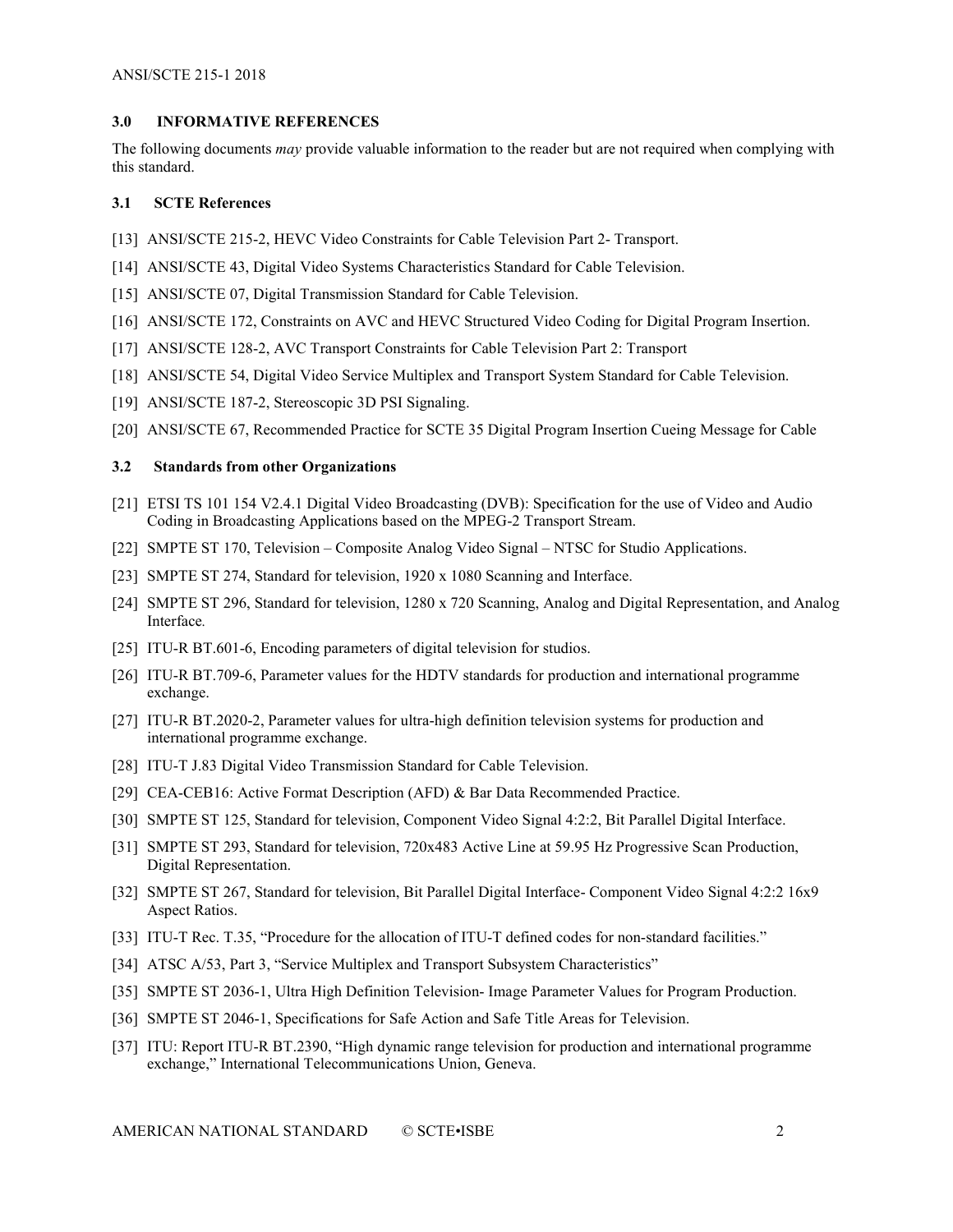#### <span id="page-6-0"></span>**4.0 COMPLIANCE NOTATION**

Throughout this document, there are words that are used to define the significance of particular requirements. These words are:

| shall      | This word or the adjective "required" means that the item is an              |  |  |
|------------|------------------------------------------------------------------------------|--|--|
|            | absolute requirement of this specification.                                  |  |  |
| shall not  | This phrase means that the item is an absolute prohibition of this           |  |  |
|            | specification.                                                               |  |  |
| forbidden  | This word means the value specified shall never be used.                     |  |  |
|            | This word or the adjective "recommended" means that there may exist          |  |  |
| should     | valid reasons in particular circumstances to ignore this item, but the       |  |  |
|            | full implications should be understood and the case carefully weighted       |  |  |
|            | before choosing a different course.                                          |  |  |
|            | This phrase means that there may exist valid reasons in particular           |  |  |
| should not | circumstances when the listed behavior is acceptable or even useful,         |  |  |
|            | but the full implications should be understood and the case carefully        |  |  |
|            | weighed before implementing any behavior described with this label.          |  |  |
|            | This word or the adjective " <i>optional</i> " means that this item is truly |  |  |
|            | optional. One vendor may choose to include the item because a                |  |  |
| may        | particular marketplace requires it or because it enhances the product,       |  |  |
|            | for example; another vendor may omit the same item.                          |  |  |
|            | Use is permissible for legacy purposes only. Deprecated features may         |  |  |
| deprecated | be removed from future versions of the standard. Implementations             |  |  |
|            | should avoid use of deprecated features.                                     |  |  |

This document contains symbolic references to syntactic elements used in the video and transport coding subsystems. These references are typographically distinguished by the use of a different font (e.g., reserved), *may* contain the underscore character (e.g., constraint\_set0\_flag) and *may* consist of character strings that are not English words (e.g., pic\_width\_in\_mbs\_minus1).

#### <span id="page-6-1"></span>**5.0 DEFINITIONS AND ACRONYMS**

#### <span id="page-6-2"></span>**5.1 Acronyms**

The following definitions and acronyms are used in this document:

| <b>AFD</b>  | <b>Active Format Description</b>             |
|-------------|----------------------------------------------|
| <b>ATSC</b> | <b>Advanced Television Systems Committee</b> |
| AU          | Access Unit                                  |
| AVC         | Advanced Video Coding                        |
| <b>BLA</b>  | Broken Link Access                           |
| <b>CPB</b>  | Coded Picture Buffer                         |
| CR A        | Clean Random Access                          |
| <b>CVS</b>  | Coded Video Sequence                         |
| <b>DPB</b>  | Decoded Picture Buffer                       |
| <b>DPI</b>  | Digital Program Insertion                    |
|             |                                              |

AMERICAN NATIONAL STANDARD © SCTE•ISBE 3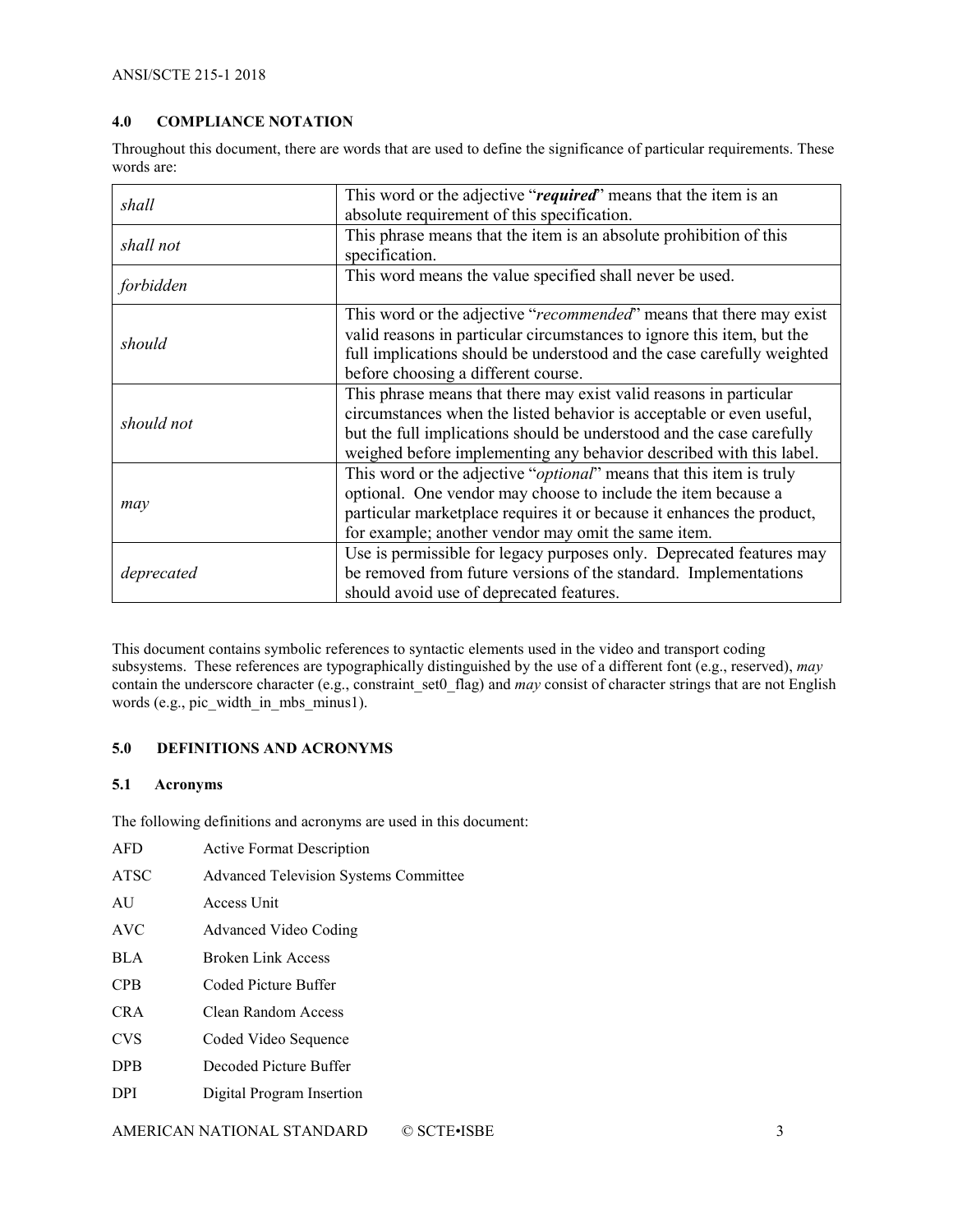| <b>DTS</b>   | Decoding Time Stamp                                    |
|--------------|--------------------------------------------------------|
| <b>DTV</b>   | Digital Television                                     |
| <b>DVB</b>   | Digital Video Broadcasting                             |
| <b>DVS</b>   | Digital Video Subcommittee                             |
| <b>ETSI</b>  | European Telecommunications Standards Institute        |
| FPP.         | <b>Forward Predicted Picture</b>                       |
| <b>FPS</b>   | Frames Per Second                                      |
| <b>HDR</b>   | High Dynamic Range                                     |
| <b>HDTV</b>  | <b>High Definition Television</b>                      |
| <b>HRD</b>   | Hypothetical Reference Decoder                         |
| IDR.         | <b>Instantaneous Decoding Refresh</b>                  |
| <b>IEC</b>   | International Electrotechnical Commission              |
| <b>IRAP</b>  | Intra Random Access Point [see definitions in 5.2]     |
| <b>ISO</b>   | International Organization for Standardization         |
| <b>MPEG</b>  | Moving Picture Experts Group                           |
| <b>NAL</b>   | Network Abstraction Layer                              |
| NCG.         | Narrow Color Gamut                                     |
| $n$ PVR      | Network based Personal Video Recorder                  |
| <b>PES</b>   | Packetized Elementary Stream                           |
| <b>POC</b>   | Picture Order Count                                    |
| PPS.         | Picture Parameter Set                                  |
| <b>PTS</b>   | Presentation Time Stamp                                |
| <b>PVR</b>   | Personal Video Recorder                                |
| <b>RADL</b>  | Random Access Decodable Leading (Picture)              |
| <b>RASL</b>  | Random Access Skipped Leading (Picture)                |
| <b>SDR</b>   | <b>Standard Dynamic Range</b>                          |
| <b>SDTV</b>  | <b>Standard Definition Television</b>                  |
| <b>SEI</b>   | Supplemental Enhancement Information                   |
| <b>SGOP</b>  | SCTE Group of Pictures [see definitions in 5.2]        |
| <b>SHRAP</b> | SCTE HEVC Random Access Point [see definitions in 5.2] |
| <b>SPS</b>   | Sequence Parameter Set                                 |
| <b>SRAP</b>  | <b>SCTE (AVC) Random Access Point</b>                  |
| T-STD        | Transport Stream System Target Decoder                 |
| VCL          | Video Coding Layer                                     |
| VOD          | Video on Demand                                        |
| <b>VPS</b>   | Video Parameter Set                                    |
| VUI          | Video Usability Information                            |
|              |                                                        |

AMERICAN NATIONAL STANDARD © SCTE•ISBE 4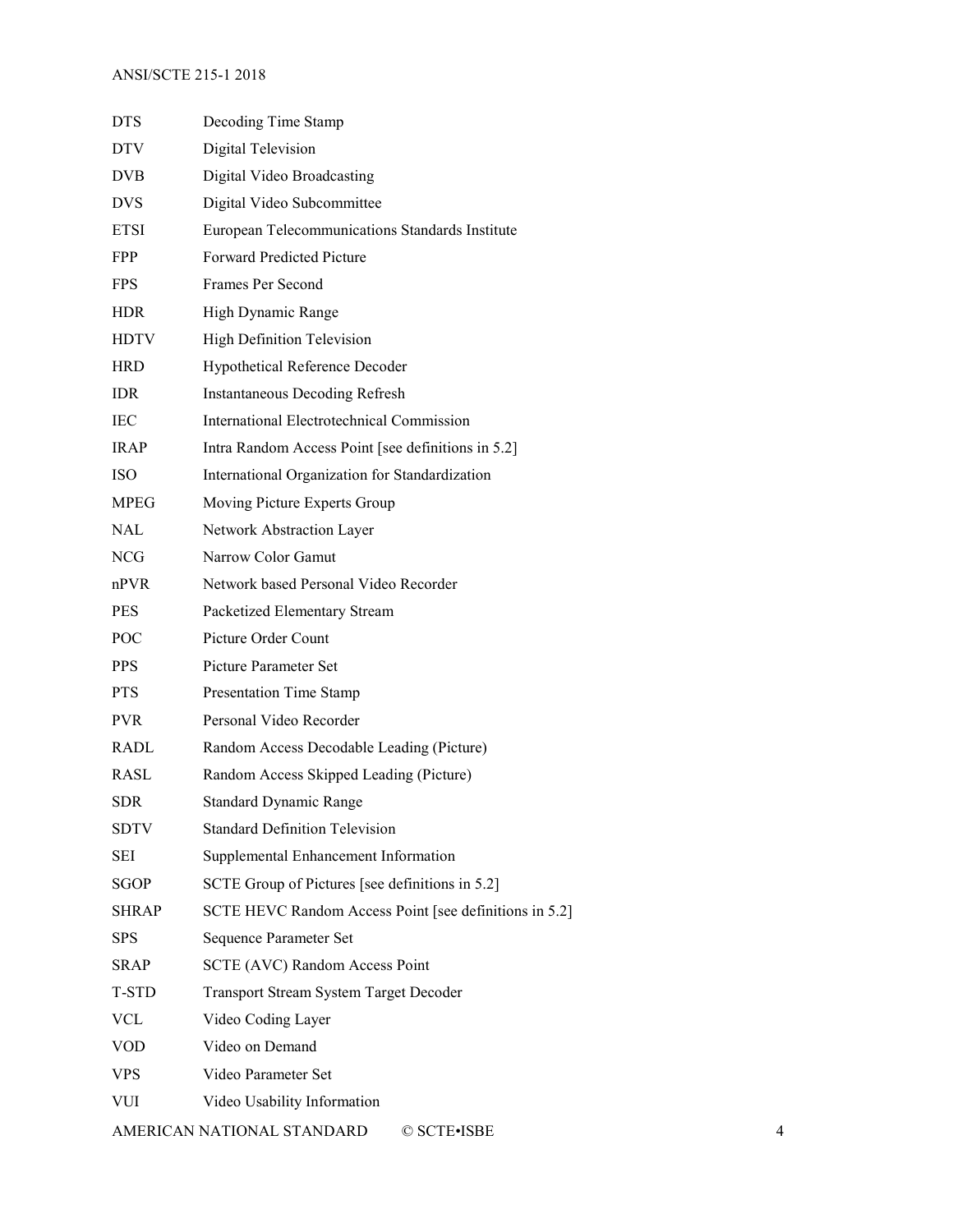#### ANSI/SCTE 215-1 2018

| WCG  | Wide Color Gamut                                        |
|------|---------------------------------------------------------|
| xDVR | Generic Digital Video Recorder [see definitions in 5.2] |

#### <span id="page-8-0"></span>**5.2 Definitions**

- FPP A predicted picture that does not use any later-displayed picture as a reference.
- HEVC ITU-T Rec. H. 265 | ISO/IEC 23008-2:2014 High Efficiency Video Coding [\[5\]](#page-4-5)
- HEVC Receiver The term "HEVC Receiver" in this standard for coding means a receiver having at least the attributes (in no particular order) listed below:
	- 1. Able to parse and decode the normative elements from HEV[C \[5\]](#page-4-5) that are specified with constraints in this standard;
	- 2. Not adversely affected by the presence or absence of optional and informative elements from HEVC [\[5\];](#page-4-5)
	- 3. Not adversely affected by the presence or absence of optional and informative elements in this standard;
	- 4. Able to parse and process all elements from HEVC [\[5\]](#page-4-5) Annex D (SEI messages) and Annex E (VUI syntax elements) that are normatively specified and/or constrained by this standard and conveyed in-band;

*NOTE 1: These are optional elements in the HEVC specification.*

- 5. Supports the processing of end\_of\_bitstream\_rbsp() syntax element (NAL unit type =37, EOB\_NUT) required by applications where another bitstream follows the end\_of\_bitstream NAL unit. The bitstream that follows will start with an IDR picture (NAL unit type = 20, IDR  $N$  LP) and *may* be accompanied by a time base discontinuity. The "no output of prior pics flag" *shall* be read and not inferred.
	- *NOTE 2: Management of DPB frame buffers in accordance with the HEVC Specification [\[5\]](#page-4-5) supports graceful output transitions between fields and frames at an SHRAP containing an IDR or BLA picture.*
- 6. Supports the processing of elementary streams in Low Delay Mode and Still Pictures.
	- *NOTE 3: The additional information from items 5 and 6 is optionally provided for the benefit of HEVC receivers that include support for applications such as PVR, DPI and VOD.*
	- *NOTE 4: Transport related attributes for an HEVC Receiver definition can be found in SCTE 215-2 (Transport) [\[13\]](#page-5-3)*
- IRAP IRAP as specified in HEVC [\[5\].](#page-4-5)
- SGOP A SCTE Group of Pictures (SGOP) is the group of pictures spanning two consecutive SHRAPs, starting with a SHRAP AU but not including the subsequent SRAP AU.
- SHRAP Picture An IRAP picture that is part of an SHRAP AU or an intra-coded field picture with NAL unit type = TRAIL R that is part of an SHRAP AU.
- xDVR Generic DVR implementation. This could be 'Cloud DVR (cDVR)', 'Network DVR (nDVR), local DVR or any other generic DVR.

Numerical formats are defined in the following [Table 1:](#page-9-3)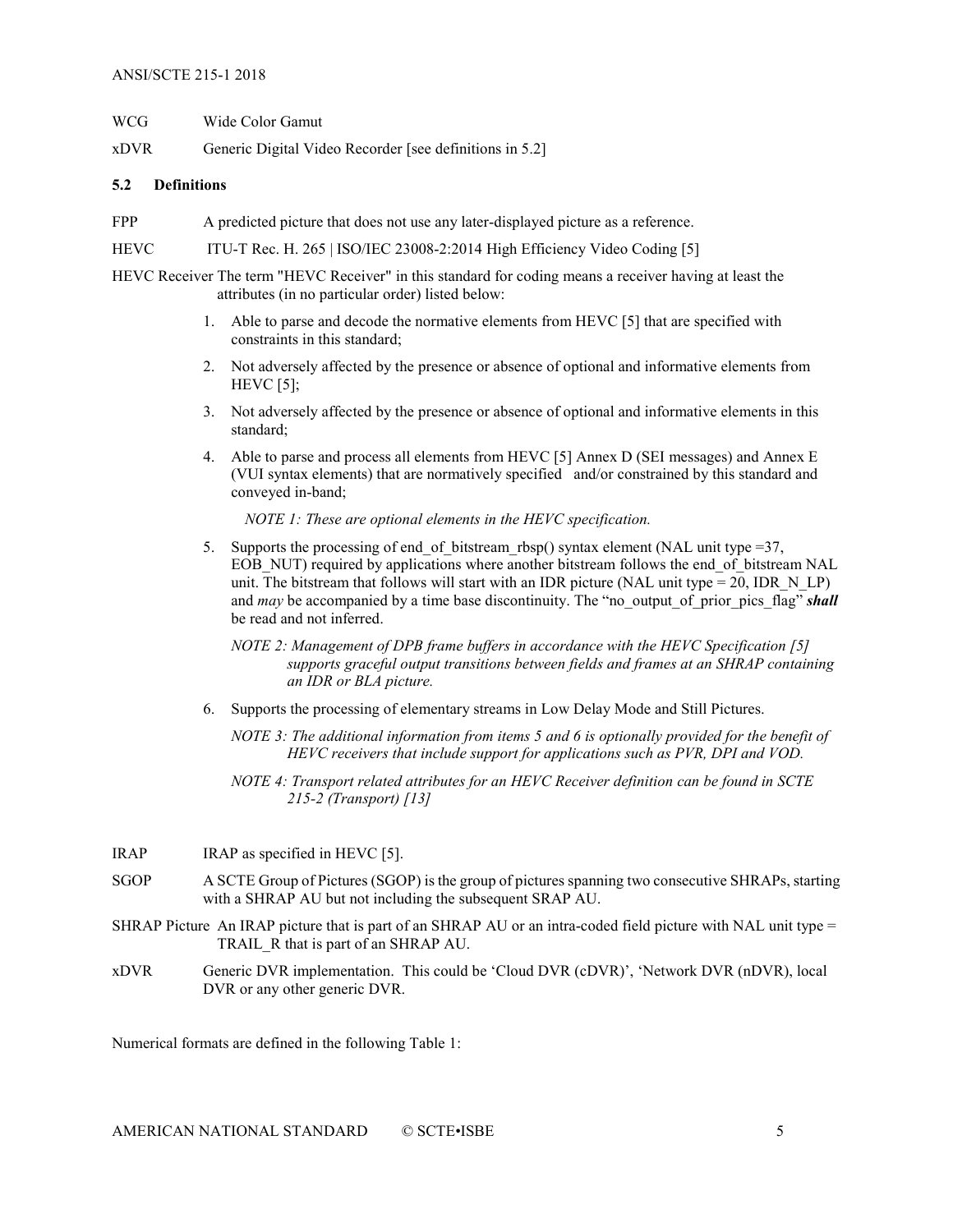<span id="page-9-3"></span>

| <b>Example</b><br><b>Values</b> | <b>Description</b>                    |
|---------------------------------|---------------------------------------|
| 12345                           | Example of a decimal value format     |
| 0x2A                            | Example of a hexadecimal value format |
| 10010100'                       | Example of a string of binary digits  |

#### **Table 1- Numerical Format Definitions**

#### <span id="page-9-0"></span>**6.0 POSSIBLE VIDEO INPUTS**

<span id="page-9-4"></span>The television production standards shown in [Table 2](#page-9-4) correspond to the video production formats specified in [Table](#page-18-1)  [13.](#page-18-1)

| Video Standard           | <b>Active Lines</b> | <b>Active Samples/</b><br>Line | <b>Name</b> |
|--------------------------|---------------------|--------------------------------|-------------|
| SMPTE ST 2036-1 [35]     | 2160                | 3840                           | UHDTV1      |
| <b>SMPTE ST 274 [23]</b> | 1080                | 1920                           | <b>HDTV</b> |
| <b>SMPTE ST 296 [24]</b> | 720                 | 1280                           | <b>HDTV</b> |
| <b>SMPTE ST 125 [30]</b> | 576                 | 720                            | <b>SDTV</b> |
| SMPTE ST 2046-1 [36]     | 480                 | 720                            | <b>SDTV</b> |

**Table 2- Standardized Video Input Formats**

The compression formats *may* be derived from one or more appropriate video input formats.

Production standards supported by this standard may include formats with frame rates of 24/1.001 (23.976), 24, 25, 30/1.001 (29.97), 30, 50, 60/1.001 (59.94), 60, 100, 120 and 120/1.001 Hz.

Video streams can be in the form of standard dynamic range (SDR) which are identified by video streams using a transfer characteristic for BT.709 assuming a display characteristic corresponding to BT.1886. Video streams can also be in the form of high dynamic range (HDR) which consists of streams of dynamic range types as identified in HDR subpart documents.

> *NOTE 5: Resolution of video can be considered orthogonal to the dynamic range properties of video. For example, HDR streams may be either HDTV or UHDTV1 resolution.*

#### <span id="page-9-1"></span>**7.0 CONSTRAINTS ON HEVC CODING**

#### <span id="page-9-2"></span>**7.1 Syntactical Constraints on Parameter Sets**

HEVC bitstreams *shall* conform to the HEVC Specification [\[5\]](#page-4-5) and *shall* also satisfy the normative constraints described in this document. Unless specified otherwise in this document, the allowable parameters *shall* be bounded

AMERICAN NATIONAL STANDARD © SCTE•ISBE 6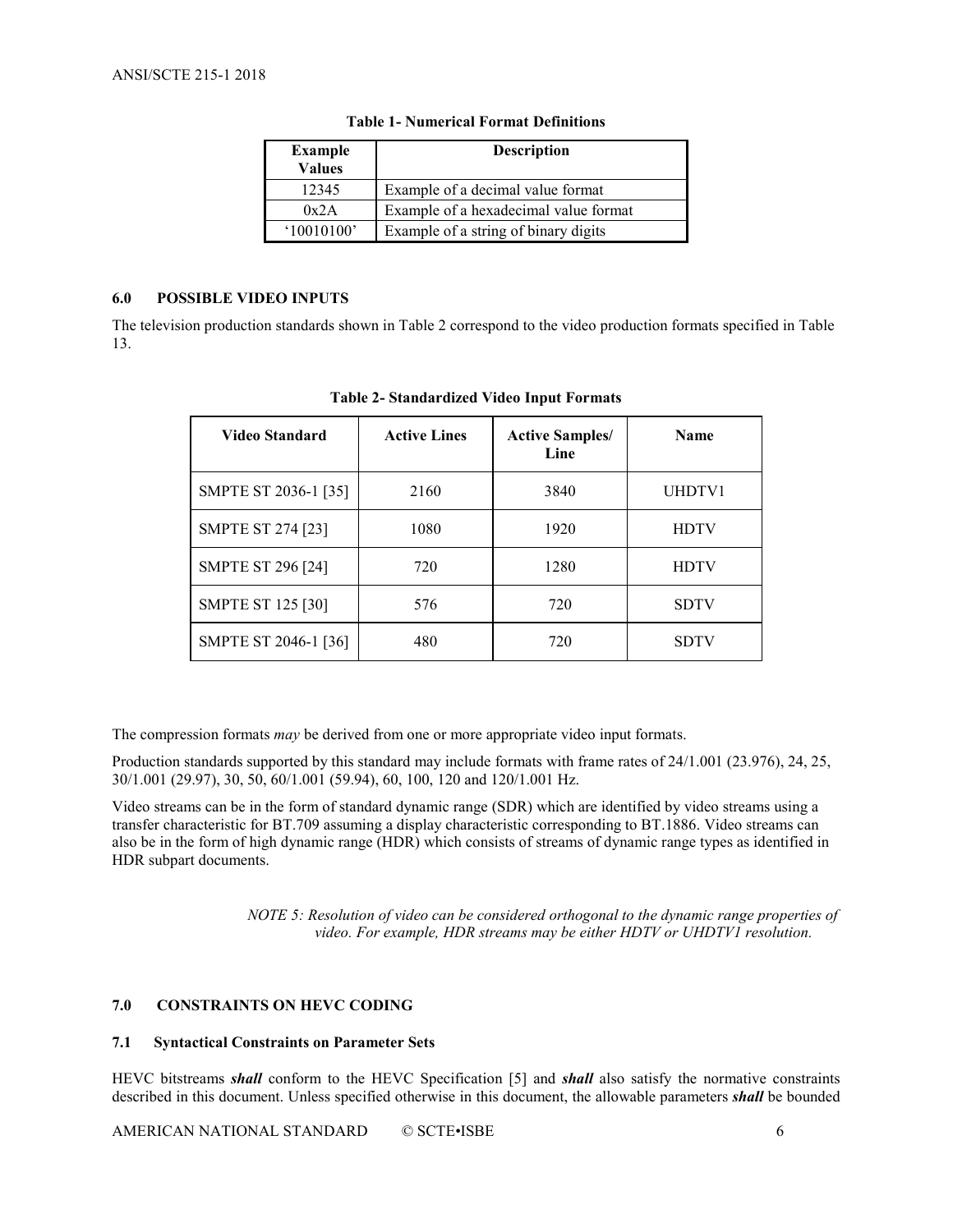by the upper limits specified in the HEVC Specification [\[5\].](#page-4-5) Parameters pertaining to Profile, Level, and Tier *shall* be constrained as shown in [Table 3](#page-10-1) and [Table 4](#page-10-2) of Section [7.1.1.](#page-10-0)

Profiles and levels for respective production formats *shall* be constrained as shown in [Table 13.](#page-18-1)

HEVC bitstreams *shall* include the SEI and the VUI syntactic elements as normatively specified and/or constrained in this document. SEI and the VUI syntactic elements are defined in HEVC [\[5\]](#page-4-5) Annexes D and E, respectively. Some VUI and SEI messages are optional and *may* be ignored by the HEVC Receiver as specified herein. Unless otherwise constrained by this standard, HEVC Receivers should be able parse and decode and not be adversely affected by any legal structure permitted by HEVC [\[5\],](#page-4-5) including the presence of syntax elements with values, specified as reserved or unspecified at the time of publication of this document.

<span id="page-10-0"></span>7.1.1 Profiles, Levels, and Tiers constraints

<span id="page-10-1"></span>HEVC *shall* operate with the coding constraints described below:

**Table 3- General HEVC Coding Constraints**

| <b>Allowed HEVC</b><br>coding constraints | Value                       |
|-------------------------------------------|-----------------------------|
| Profiles                                  | Main, Main 10               |
| Levels                                    | Up to Level 5.1 $(2160p60)$ |
| Tier                                      | Main                        |

In addition, if the bitstream contains multiple sub-layers, (for which sps\_max\_sub\_layers\_minus1 is greater than 0), then the values of the following flags *shall* be:

sub\_layer\_profile\_present\_flag[ $i$ ] = 0

sub\_layer\_level\_present\_flag[ $i$ ] = 0.

<span id="page-10-2"></span>The tables in the following sections list the allowed values for each of the HEVC syntax elements that are restricted beyond the limits imposed for the above specified profiles, levels, and tiers in the HEVC Specification.

**Table 4- Profile, Tiers, Levels Constraints**

| profile tier level constraints | <b>Allowed Value</b>                                             |
|--------------------------------|------------------------------------------------------------------|
| general profile space          | $\theta$                                                         |
| general tier flag              | 0- Main Tier                                                     |
| general profile idc            | $1 - Main, 2 - Main10$                                           |
| general level idc              | Up to Level 5.1 for UHDTV1 (2160p60) see<br>Table 2 and Table 13 |
| sub layer profile present flag | $0$ if present                                                   |
| sub layer level present flag   | $0$ if present                                                   |

All HEVC receivers are defined to support a specified Level and be capable of processing HEVC Bitstreams with the video formats and constraints specified in [Table 13](#page-18-1) up to that Level.

HDR streams *shall* have general profile idc set to 2 which is the Main 10 profile.

The time interval between consecutive changes in general\_profile\_idc and/or general\_level\_idc **shall** be greater than or equal to one second.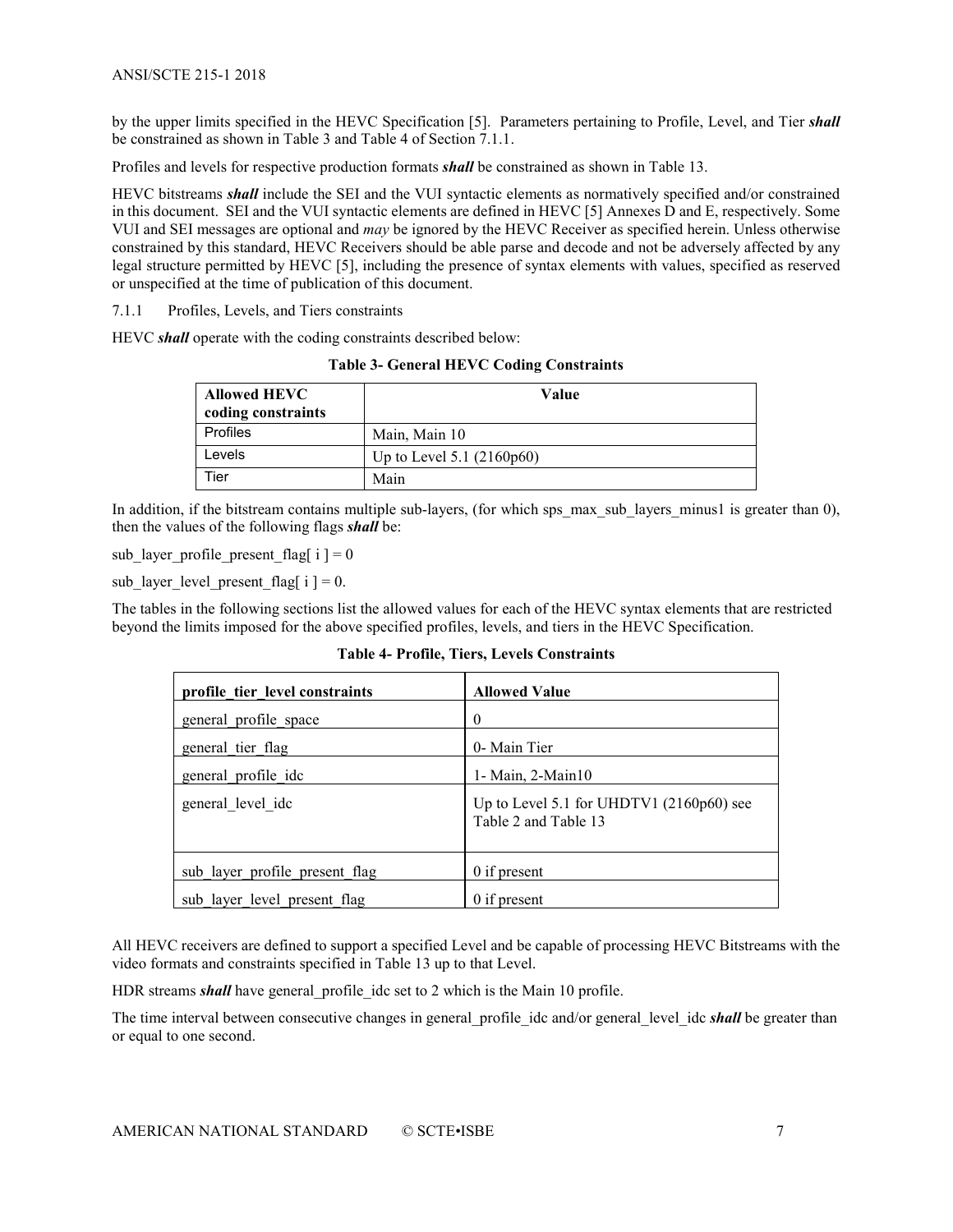- *NOTE 6: Profile and level changes should be avoided as they may result in disruption of the decoder's video output.*
- *NOTE 7: It is envisioned that there may be services that include both Main bitstreams*  (general profile  $idc = 1$ ) and Main 10 bitstreams (general profile  $idc = 2$ ). Main-10 *capable receivers are expected to handle the transitions in general\_profile\_idc values for such services.*
- <span id="page-11-0"></span>7.1.2 Constraints Restrictions with respect to nal\_unit\_type

This section provides constraints to the values of nal\_unit\_type in a nal\_unit\_header.

The parameter nuh layer id **shall** be equal to 0.

<span id="page-11-1"></span>The following [Table 5](#page-11-1) lists the constraints and guidance on the values of nal\_unit\_type.

| nal unit type | <b>Category</b> of<br>nal unit type                                                                                  | <b>Constraints</b>  | Guidance                                                                                        | <b>Note</b>                                                                        |
|---------------|----------------------------------------------------------------------------------------------------------------------|---------------------|-------------------------------------------------------------------------------------------------|------------------------------------------------------------------------------------|
| $\mathbf{0}$  | Coded slice segment of a<br>non-TSA, non-STSA<br>trailing picture: TRAIL N                                           |                     | Use for trailing sub<br>layer non-reference<br>pictures                                         |                                                                                    |
| 1             | Coded slice for TRAIL R<br>picture                                                                                   |                     | Use for trailing<br>reference pictures, or<br>for SHRAP picture<br>when field seq flag<br>$= 1$ |                                                                                    |
| $2 - 5$       | TSAs, STSAs                                                                                                          | Prohibited from use |                                                                                                 | Due to constraint<br>that<br>sps_temporal_id_n<br>esting $flag = 0$ per<br>Table 6 |
| $6-9$         | Coded Slice of RADL and<br><b>RASL</b> pictures<br>slice segment layer rbsp<br>(): RADL N, RADL R,<br>RASL N, RASL R |                     | Use for RADL and<br><b>RASL</b> pictures                                                        |                                                                                    |
| $10-15$       | <b>RSVs</b>                                                                                                          |                     | Ignore: nal unit type<br>reserved in HEVC<br>specification [5]                                  |                                                                                    |
| $16-21$       | Coded slice of IRAP<br>picture: BLA W LP,<br>BLA W RADL,<br>BLA N LP,<br>IDR_W_RADL,<br>IDR N LP, CRA NUT            |                     | Use for SHRAP<br>picture when<br>field seq flag = $0$ or<br>$\mathbf{1}$                        |                                                                                    |
| $22 - 31$     | <b>RSVs</b>                                                                                                          |                     | Ignore: nal unit type<br>reserved in HEVC<br>specification [5]                                  |                                                                                    |

**Table 5- Constraints and Guidance on NAL Unit Types**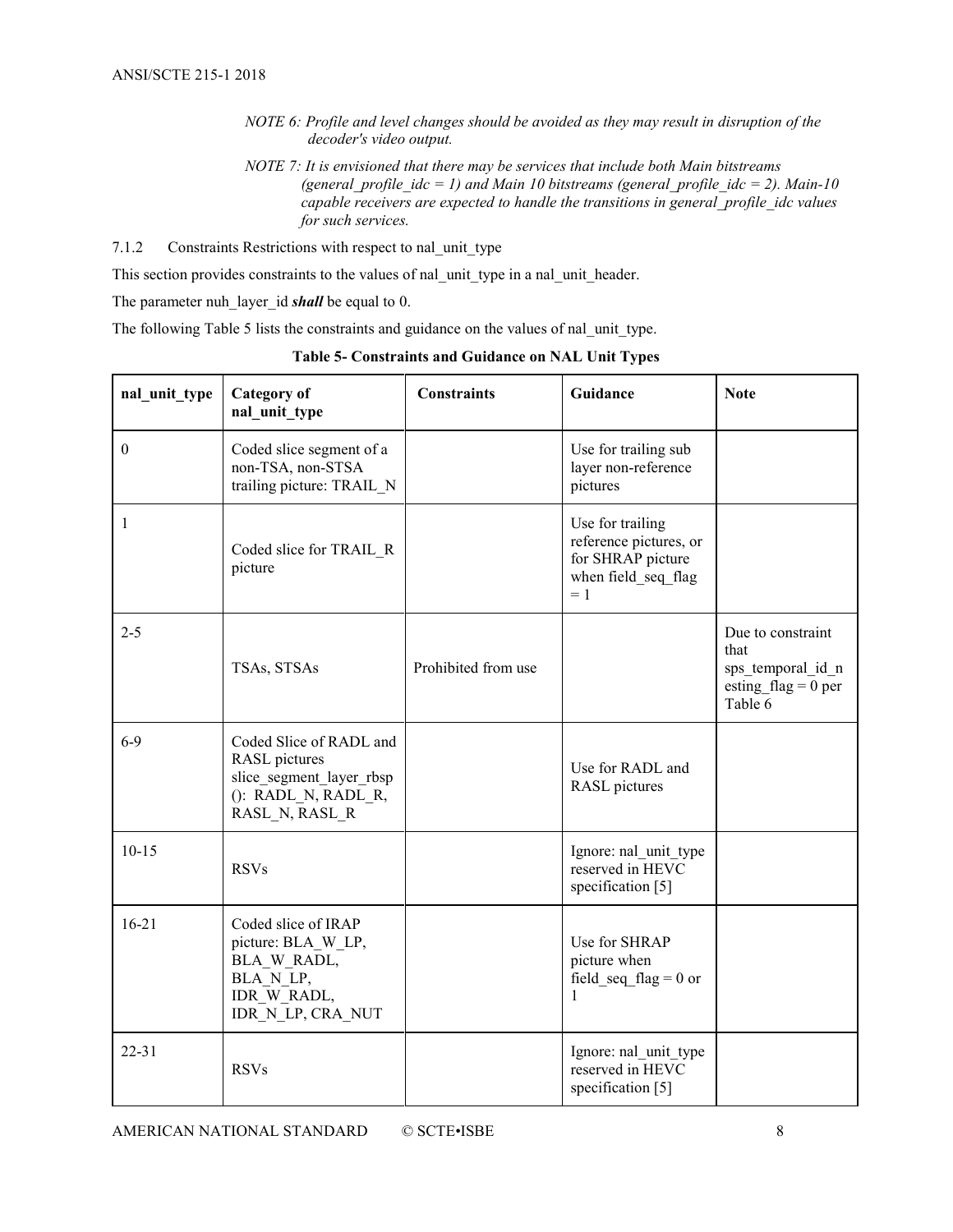| nal_unit_type | <b>Category</b> of<br>nal_unit_type      | <b>Constraints</b>                                                                                  | Guidance                                                               | <b>Note</b>                                                                                        |
|---------------|------------------------------------------|-----------------------------------------------------------------------------------------------------|------------------------------------------------------------------------|----------------------------------------------------------------------------------------------------|
| 32            | VPS_NUT                                  |                                                                                                     |                                                                        |                                                                                                    |
| 33            | SPS_NUT                                  | see 7.1.2.1 For<br><b>SHRAP Picture</b>                                                             |                                                                        |                                                                                                    |
| 34            | PPS_NUT                                  |                                                                                                     |                                                                        |                                                                                                    |
| 35            | Access unit delimiter:<br><b>AUD_NUT</b> | Each access unit<br>shall start with an<br><b>AUD_NUT</b>                                           |                                                                        |                                                                                                    |
| 36            | End of sequence:<br>EOS NUT              | The next AU after an<br>AU containing an<br>EOS NUT shall be<br>an IDR AU, BLA<br>AU, or CRA AU     |                                                                        | The next AU after<br>an AU containing<br>an EOS NUT is<br>prohibited from<br>being a TRAIL R<br>AU |
| 37            | End of bitstream:<br>EOB_NUT             | The next AU after an<br>AU containing an<br>EOB NUT shall be a<br>SHRAP that is an<br><b>IDR AU</b> |                                                                        |                                                                                                    |
| 38            | FD NUT                                   |                                                                                                     | As per [5] FD NUT<br>needs to come after<br>the first VCL of the<br>AU |                                                                                                    |
| 39            | PREFIX SEI                               | See 7.1.2.1 & 7.1.7                                                                                 |                                                                        |                                                                                                    |
| 40            | <b>SUFFIX SEI</b>                        | See 7.1.7                                                                                           |                                                                        |                                                                                                    |
| 41-47         | Reserved                                 |                                                                                                     | Ignore: nal_unit_type<br>reserved in HEVC<br>specification [5]         |                                                                                                    |
| 48-63         | Unspecified                              |                                                                                                     |                                                                        |                                                                                                    |

#### <span id="page-12-0"></span>7.1.2.1 Constraints for nal\_unit\_types associated with an SHRAP

A SHRAP access unit is an HEVC access unit shown pictorially in [Figure 1.](#page-13-3) A SHRAP access unit *shall* include exactly one access unit delimiter (AUD), exactly one VPS, exactly one Sequence Parameter Set (SPS) (that is active) with VUI, and at least one Picture Parameter Set (PPS) that is required for decoding the associated picture. The SPS and any PPS *shall* precede any SEI NAL units that *may* be present in an SHRAP access unit.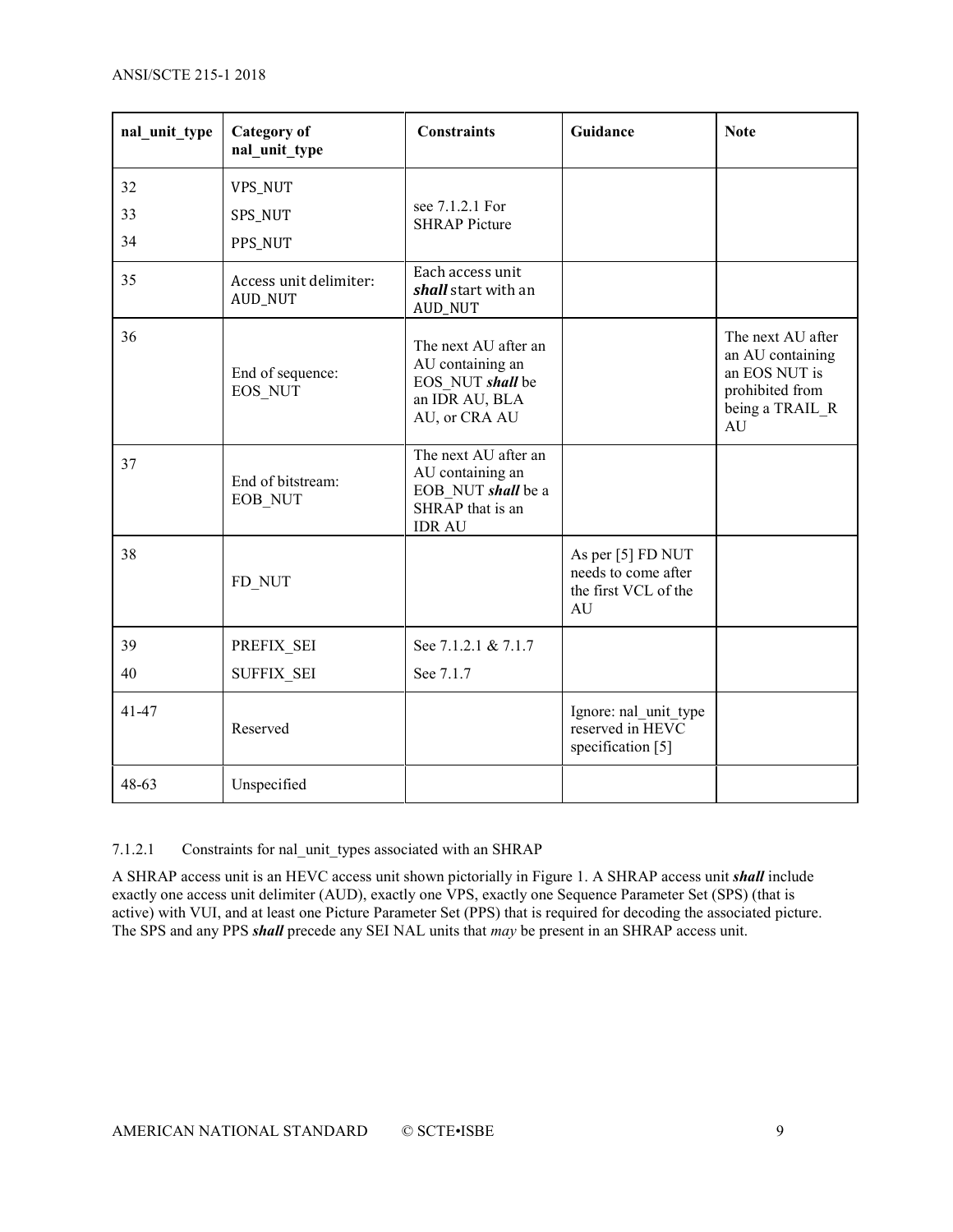

#### **SHRAP Access Unit**

#### **Figure 1: NAL Unit Order for a Typical SHRAP Access Unit**

<span id="page-13-3"></span>The value of nuh temporal id plus1 *shall* be equal to 1 for all NAL units in an SHRAP AU.

The constraints for Video Usability Information (VUI) parameters are specified in Section 7.1.5 of this document. If the value of field seq flag in the VUI parameters is equal to 0, the SHRAP picture *shall* have a nal unit type value in the range of  $16$  to 21, inclusive. This range of nal\_unit\_type values corresponds to an IRAP picture in accordance with the HEVC Specification [\[5\].](#page-4-5)

When the value of field seq flag in the VUI parameters is equal to 1, the SHRAP picture *shall* correspond to an intra-coded field picture with a NAL unit type value that is either:

in the range of 16 to 21, inclusive, or equal to 1.

A NAL unit type value equal to 1 corresponds to TRAIL R. The value of field seq flag in the VUI parameters *shall* be equal to 1 if the NAL unit type of an SHRAP is equal to 1. A recovery point SEI *shall* be present in the AU of a SHRAP with a NAL unit type equal to 1.

The first access unit after an access unit that contains an end of sequence NAL unit *shall* be the access unit of an SHRAP containing an IDR, BLA, or CRA picture. An SHRAP picture with NAL unit type corresponding to TRAIL\_R *shall* not follow an access unit containing an end of sequence NAL unit.

The first access unit after an access unit that contains an end of bitstream NAL unit *shall* be an IDR access unit corresponding to an SHRAP.

#### <span id="page-13-0"></span>7.1.3 Video Parameter Set (VPS) constraints

For each SHRAP, there *shall* be one active Video Parameter Set (VPS) present in the bitstream. As per Note 1 in HEV[C \[5\]](#page-4-5) section 7.4.3.1, the information in the VPS *shall* be ignored by decoders conforming to the Main and Main 10 profiles.

<span id="page-13-1"></span>7.1.4 Sequence Parameter Set (SPS) constraints

<span id="page-13-2"></span>The Sequence Parameter Set (SPS) *shall* comply with [Table 6.](#page-13-2)

| <b>Parameter Set Syntactic Element</b><br><b>Allowed Value</b> |            |            |
|----------------------------------------------------------------|------------|------------|
|                                                                | <b>SDR</b> | <b>HDR</b> |
| sps temporal id nesting flag                                   |            |            |
| chroma format idc                                              | 1(4:2:0)   |            |
| sps_sub_layer_ordering_info_present_flag                       |            |            |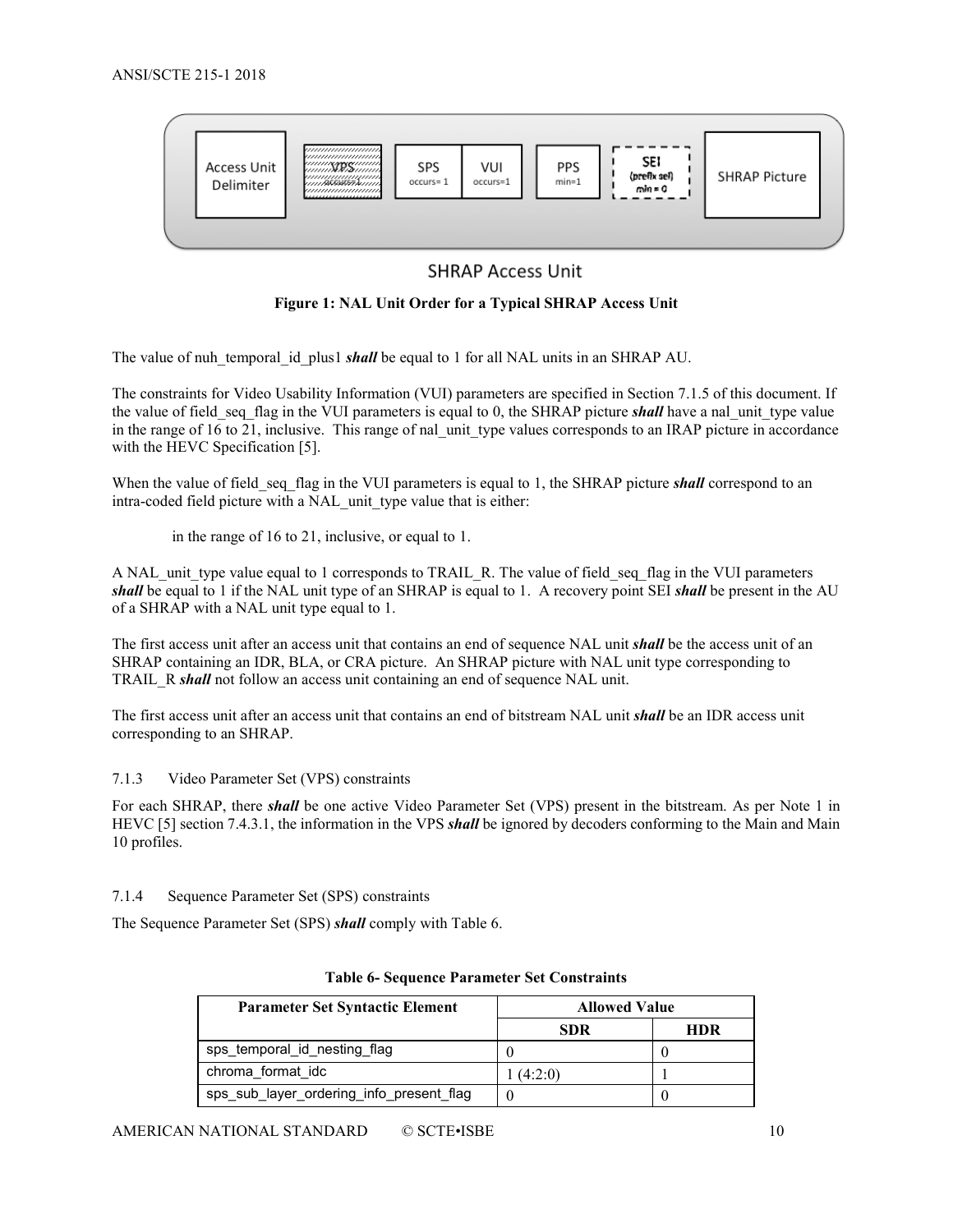| <b>Parameter Set Syntactic Element</b> | <b>Allowed Value</b>                      |     |
|----------------------------------------|-------------------------------------------|-----|
|                                        | <b>SDR</b>                                | HDR |
| long_term_ref_pics_present_flag        |                                           |     |
| vui parameters present flag            |                                           |     |
| bit depth luma minus8                  | $0(8 \text{ bit})$ or $2(10 \text{ bit})$ |     |
| bit depth chroma minus8                | $0(8 \text{ bit})$ or $2(10 \text{ bit})$ |     |

The use of bitstreams using a BT.2100-[1\[11\]](#page-4-8) colorspace *shall* require the use of Main 10 Profile.

#### <span id="page-14-0"></span>7.1.5 VUI Constraints

<span id="page-14-1"></span>The VUI parameters *shall* comply with [Table 7.](#page-14-1)

| <b>VUI Header Syntactic Element</b>     | <b>Allowed Value</b>                                                                 |  |
|-----------------------------------------|--------------------------------------------------------------------------------------|--|
| aspect ratio idc                        | See Appendix A                                                                       |  |
| video signal type present flag          | 1 for Level 5 and 5.1 (UHDTV1) and<br>for HDR                                        |  |
| colour description present flag         | 1 for Level 5 and 5.1 (UHDTV1) and<br>for HDR                                        |  |
| chroma_loc_info_present_flag            | <b>Shall</b> be 1 when field seq flag = 1                                            |  |
| field seg flag                          | <b>Shall</b> be 1 for a field-coded video<br>sequence<br><b>Shall</b> be 0 otherwise |  |
| frame field info present flag           |                                                                                      |  |
| vui timing info present flag            | <b>Shall</b> be 1 for fixed frame rate<br>May be either 0 or 1 for low delay         |  |
| vui num units in tick                   | See Table 14                                                                         |  |
| vui time scale                          | See Table 14                                                                         |  |
| vui poc<br>_proportional_to_timing_flag | 0                                                                                    |  |
| vui hrd parameters present flag         | Preferred to be 0 for fixed frame rate<br><b>Shall</b> be 1 for low delay mode       |  |

|  | <b>Table 7- Video Usability Information Constraints</b> |
|--|---------------------------------------------------------|
|--|---------------------------------------------------------|

It is recommended to send colorimetry information in the form of the following parameters in the VUI (colour\_primaries, transfer\_characteristics, and matrix\_coefficients) as the implied values for these parameters results in unspecified values. It is noted that ITU-R BT.2100 [\[11\]](#page-4-8) , ITU-R BT.709-6 [\[26\]](#page-5-9) and SMPTE ST 170 [\[22\]](#page-5-10) are the most likely parameters to be used in practice.

<span id="page-14-2"></span>Additional VUI constraints sets for colorimetry information are listed below in [Table 8](#page-14-2):

| <b>VUI Header Syntactic Element</b> | <b>Allowed Value</b> |  |  |
|-------------------------------------|----------------------|--|--|
|                                     | <b>SDR</b>           |  |  |
| colour primaries                    |                      |  |  |
|                                     | (for UHDTV1)<br>9    |  |  |
| transfer characteristics            |                      |  |  |

#### **Table 8- Video Usability Information Constraints**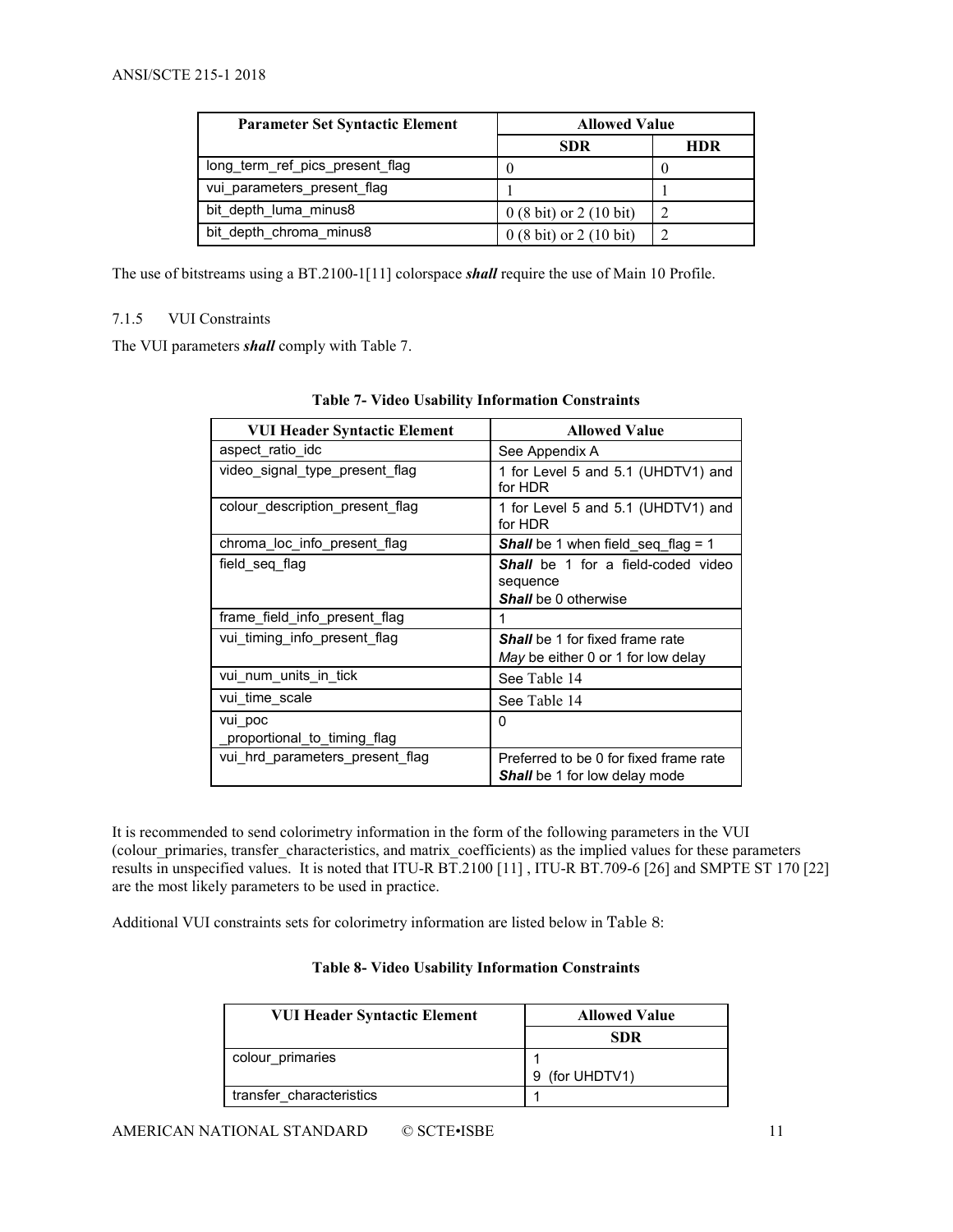| <b>VUI Header Syntactic Element</b> | <b>Allowed Value</b> |  |
|-------------------------------------|----------------------|--|
|                                     | SDR                  |  |
| matrix coefficients                 |                      |  |
| VideoFullRangeFlag                  |                      |  |

It is required that the colorimetry information be sent for Level 5 and Level 5.1 (UHDTV1) bitstreams and for all HDR type bitstreams. For SDR streams with unspecified values for colorimetry information, a decoder *may* assume that the values are those listed in [Table 8](#page-14-2).

- *NOTE 8: matrix coefficients* are orthogonal to the dynamic range type of the stream and in the future could extend to additional values.
- *NOTE 9: Some Syntactical elements require that the corresponding preceding flag, "xxx\_present\_flag", if it exists, be equal to 1 (for example, the colour\_description\_present flag).*

The value of field seq flag *shall* be equal to 1 only for field-coded video sequences.

In accordance with Annex E of the HEV[C \[5\],](#page-4-5) HRD parameters *may* be conveyed to decoders by other means not specified. HRD parameters *shall* be constrained when present as shown in [Table 9](#page-15-0) and [Table 10](#page-15-1).

A fixed frame rate bitstream *may* or *may* not include HRD parameters. When **vui\_hrd\_parameters\_present\_flag** = 0, the bitstream *shall* comply to fixed picture rate and the parameter values shown in [Table 9](#page-15-0) *shall* be inferred.

A fixed frame rate bitstream with **vui hrd parameters present flag**  $= 1$  *shall* be constrained with parameter values shown in [Table 9.](#page-15-0)

*NOTE* 10: *low\_delay\_hrd\_flag*  ${maxNumSubLayersMinus1} = 0$  when *fixed\_pic\_rate\_general\_flag* $[$ *maxNumSubLayersMinus1] = 1.*

<span id="page-15-0"></span>

| <b>HRD Syntactic Element</b>       | <b>Allowed Value</b>        |                             |  |
|------------------------------------|-----------------------------|-----------------------------|--|
|                                    | $i = maxNumSubLayersMinus1$ | $i$ < maxNumSubLayersMinus1 |  |
| nal hrd parameters present flag    |                             |                             |  |
| vcl hrd parameters present flag    |                             |                             |  |
| fixed pic rate general flag [i]    |                             |                             |  |
| fixed_pic_rate_within_cvs_flag[i]  |                             |                             |  |
| elemental duration in tc minus1[i] |                             |                             |  |
| low delay hrd flag[i]              |                             |                             |  |

**Table 9 - HRD Parameter Constraints for fixed frame rate**

The value of vui hrd parameters present flag *shall* be equal to 1 for Low Delay mode. HRD parameters *shall* have the values shown in [Table 10](#page-15-1) for Low Delay Mode.

|  |  |  | Table 10 - HRD Parameter Constraints for Low Delay Mode |  |  |  |  |
|--|--|--|---------------------------------------------------------|--|--|--|--|
|--|--|--|---------------------------------------------------------|--|--|--|--|

<span id="page-15-1"></span>

| <b>HRD Syntactic Element</b>    | <b>Allowed Value</b>        |                                      |  |
|---------------------------------|-----------------------------|--------------------------------------|--|
|                                 | $i = maxNumSubLayersMinus1$ | $\mathbf{i}$ < maxNumSubLayersMinus1 |  |
| nal hrd parameters present flag |                             |                                      |  |
| vcl hrd parameters present flag |                             |                                      |  |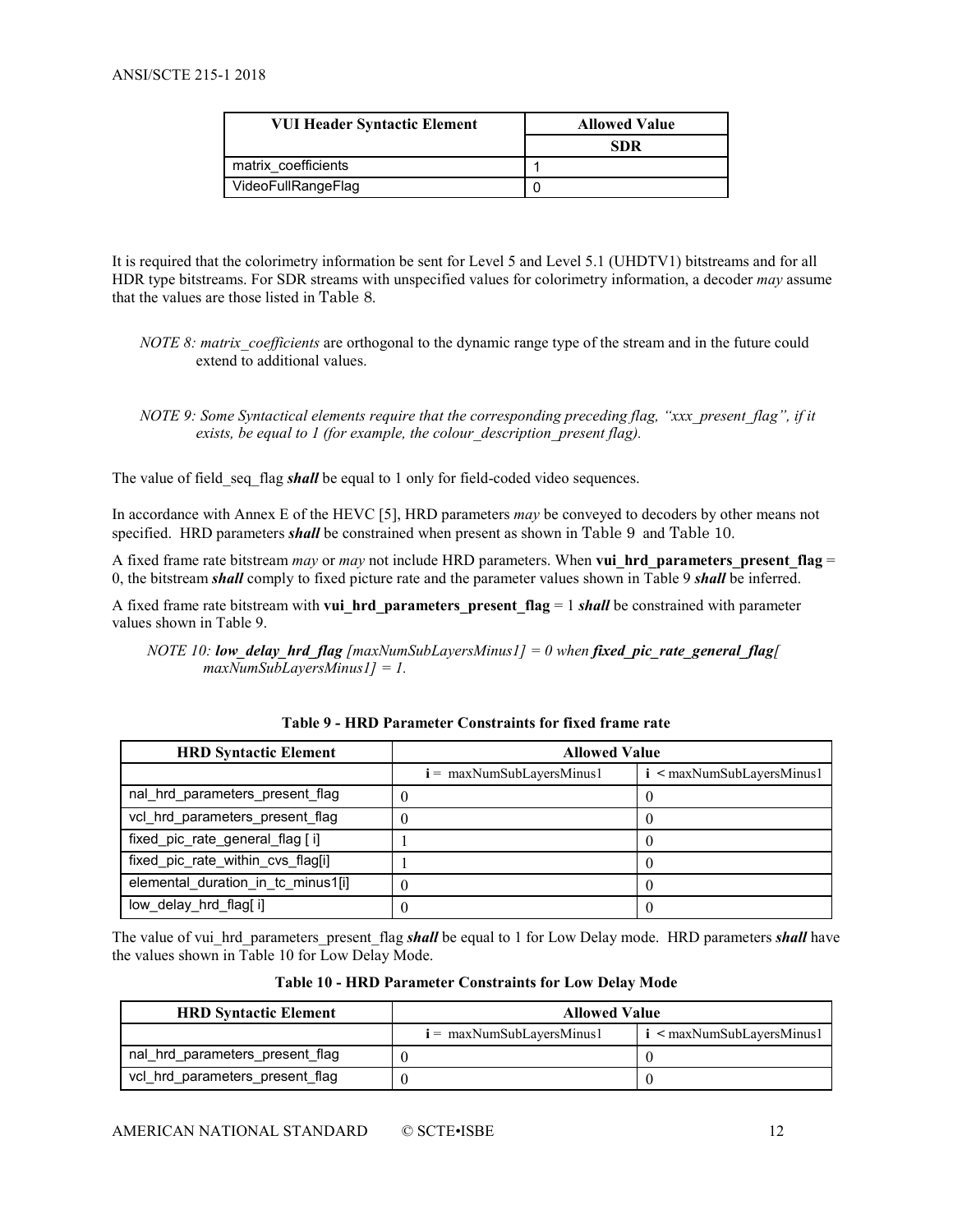| <b>HRD Syntactic Element</b>       | <b>Allowed Value</b> |  |
|------------------------------------|----------------------|--|
| fixed_pic_rate_general_flag [i]    |                      |  |
| fixed pic rate within cvs flag[i]  |                      |  |
| elemental duration in to minus1[i] |                      |  |
| low_delay_hrd_flag[ i]             |                      |  |

<span id="page-16-0"></span>7.1.6 Picture Parameter Constraints and Level Limits

The Picture Parameter Set (PPS) *shall* comply with [Table 11.](#page-16-2)

HEVC Bitstreams *shall not* include non-paired fields (as defined in HEVC).

*NOTE 11: In the context of HEVC, paired fields are two fields that are in consecutive access units in decoding order as two coded fields of opposite parity of the same frame, regardless of their display order.*

All pictures in HEVC Bitstreams shall be displayable pictures except when a RASL picture of an associated IRAP has unavailable reference pictures.

<span id="page-16-2"></span>Between two SHRAPs, the content of a picture parameter set with a particular pps\_pic\_parameter\_set\_id *shall not* change*.* That is, if more than one picture parameter set is present in the bitstream and these picture parameter sets are different from each other, then each picture parameter set *shall* have a different pps\_pic\_parameter\_set\_id.

| <b>PPS Header Syntactic Element</b>         | <b>Allowed Value</b> |
|---------------------------------------------|----------------------|
| output flag present flag                    |                      |
| num extra slice header bits                 |                      |
| slice segment header extension present flag |                      |

#### **Table 11- Picture Parameter Set Constraints**

#### <span id="page-16-1"></span>7.1.7 Supplemental Enhancement Information (SEI) Constraints

All prefix SEIs *shall not* occur after the first VCL NAL unit of the access unit. All suffix SEIs *shall* not occur before the last VCL NAL unit of the access unit.

*NOTE* 12: The constraint in the present clause forbids SEI messages from occurring between the first and the *last VCL NAL units of an access unit. The HEVC specification [\[5\]](#page-4-5) allows SEI messages (both prefix and suffix SEI) to occur between the first and the last VCL NAL units of an access unit.*

Repeated SEI messages of the same type in the same access unit *should not* occur. The use of SEI messages with identical payload information for the same persistence scope, as defined in Table D.1 o[f \[5\],](#page-4-5) provide no additional information at the expense of increased bitrate and require increased decoder processing capabilities. The use of SEI messages with inconsistent payload information for the same persistence scope results in ambiguity about which payload is the proper one to utilize.

Cable usage constraints on types of SEI messages are listed in [Table 12.](#page-17-0)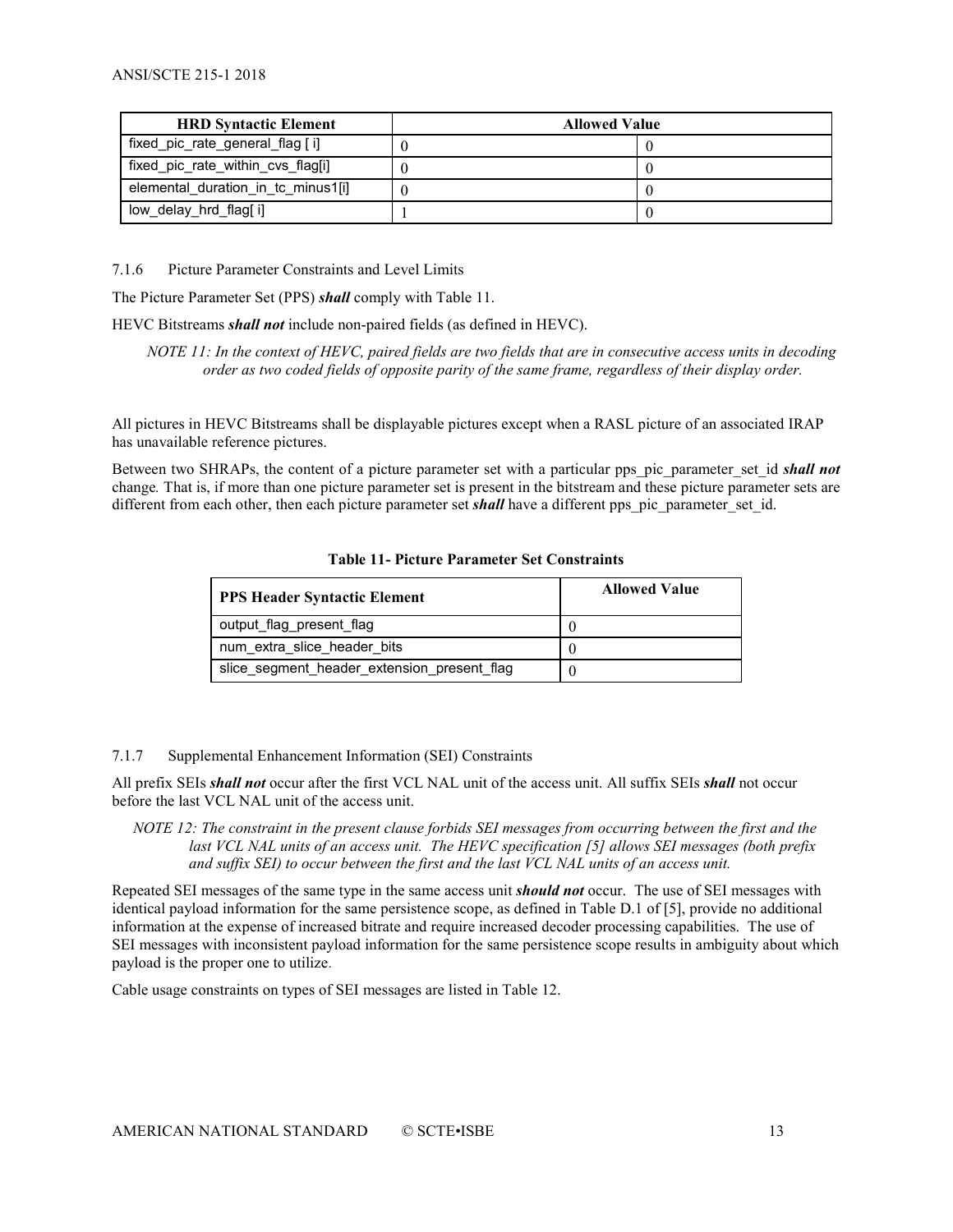<span id="page-17-0"></span>

| <b>SEI Header Syntactic Element</b>                    | <b>Usage Constraints</b>                                                                  |
|--------------------------------------------------------|-------------------------------------------------------------------------------------------|
| Picture Timing SEI message                             | Present in each AU                                                                        |
| Frame packing SEI message                              | Top/Bottom & Side by Side<br>Configurations only permitted as per<br><b>SCTE 187 [19]</b> |
| Decoding Unit Information SEI message                  | Prohibited                                                                                |
| Scalable nesting SEI message                           | Prohibited                                                                                |
| User data registered by ITU-T Rec. T.35 SEI<br>message | Sent in prefix SEI Only                                                                   |

#### **Table 12- Supplementary Enhancement Information Constraints**

There may be additional SEI messages needed for HDR content as identified in each HDR subpart document.

The pic timing SEI *shall* be present in each AU and *shall* be constrained as follows:

**pic\_struct** *shall not* be equal to 1 or 2.

The value of CpbDpbDelaysPresentFlag *shall* be inferred equal to 0.

A coded field video sequence containing an SHRAP corresponding to a TRAIL\_R picture *shall* have an output recovery point not later than the output time of the SHRAP picture. When the SHRAP picture has a NAL unit type in the range from 16 to 21, the output recovery point is derived from the NAL unit type of the respective coded pictures in accordance with the HEVC Specification [\[5\].](#page-4-5)

The recovery point SEI *shall* be present in the AU of an SHRAP picture with NAL unit type equal to 1 (TRAIL R) and its use for other AUs is optional. The recovery point SEI *may* be used to signal a recovery point that precedes the output time of the SHRAP picture, such as when some pictures with output time earlier than the SHRAP picture are backward predicted from the SHRAP picture or the field paired with the SHRAP picture. When the recovery point SEI is present, the value of exact match flag *shall* be set to 1, and the value of broken link flag *shall* be set to 0.

*NOTE 13: An HEVC receiver may ignore the recovery point SEI.*

A field coded video sequence *shall* contain only paired fields. The pic\_struct in the pic\_timing SEI *shall* not be equal to 1 or 2.

The field paired with a field-coded SHRAP picture with a NAL unit type corresponding to TRAIL\_R *shall not* reference a picture that precedes the SHRAP picture in the bitstream.

Pictures after the SHRAP picture in the bitstream that have output time prior to the SHRAP picture are leading pictures. The output time of a picture is equal to its PTS. The PTS of a picture *may* be used to identify leading pictures after the SHRAP picture. The PTS is not sufficient to distinguish between decodable and non-decodable leading pictures. Upon entering a bitstream at an SHRAP AU containing a field-coded picture with NAL unit type corresponding to TRAIL\_R, except for the coded field paired with the SHRAP picture, the following derivations and inferences *shall* be made:

- All pictures with a PTS prior to the PTS of the SHRAP *shall* be leading pictures.
- If the recovery point SEI is present in the SHRAP AU:

Any leading pictures with a PTS prior to the recovery point specified by the recovery point SEI *shall* be inferred as a RASL picture, and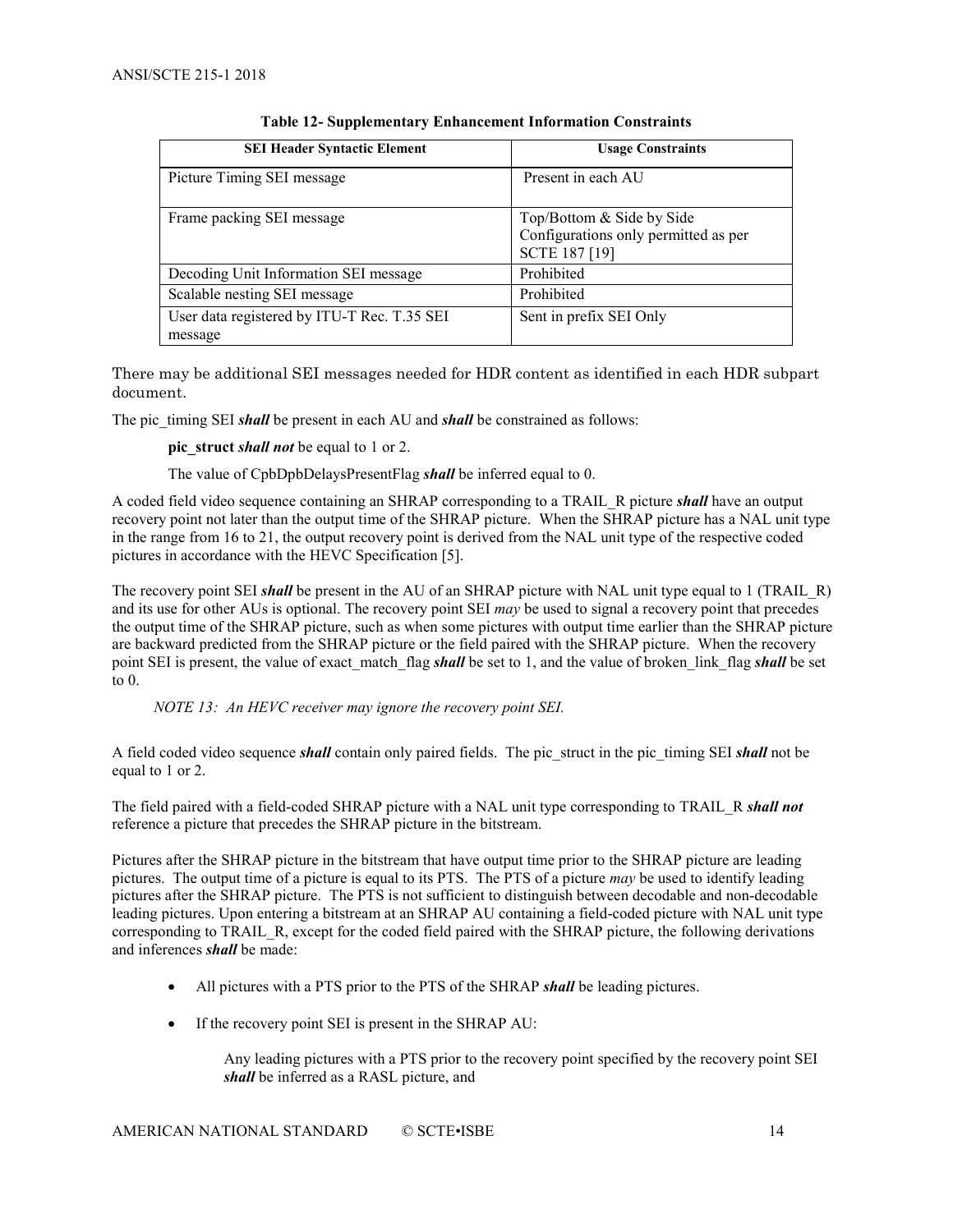Any leading pictures that are not inferred as a RASL picture *shall* be inferred as a RADL picture.

• If the recovery point SEI is not present in the SHRAP AU:

All leading pictures *shall* be inferred as RASL pictures.

• The value of NoRaslOutputFlag *shall* be equal to 1 for each inferred RASL picture.

When supporting AFD, bar data, and closed captioning (see sectio[n 8.0](#page-21-1) for more details), related SEI information *shall* comply with what is described in SCTE 128-1 [\[2\]](#page-4-9) section 7.2.1.4 ("Supplemental Enhancement Information (SEI) Constraints").

#### <span id="page-18-0"></span>**7.2 Compression format, conformance points & format constraints**

This section supports definition and constraints on compression formats with horizontal sizes and vertical sizes as well as frame rates. The aspect ratio idc *should* equal 1 (square samples) for most formats. The display aspect ratio is nominally 16:9 (for UHDTV1 and HDTV signals) or 4:3 (for SDTV signals).

All compression *shall* comply with the constraints and levels of the Main Tier. Therefore general tier flag *shall* equal 0.

Tables for format resolutions and codec constraints are listed in Appendix A specific to different applications used in cable systems.

Video formats with vertical sizes of 1080 lines can be coded as either 1080 lines or 1088 lines with a conformance cropping window of 1080 lines. If 1088 lines is used to code 1080 line pictures, the conformance cropping window *shall* be defined with conf win top offset equal to 0 and conf win bottom offset = 4.

*NOTE 14: The formula to determine the number of lines to crop from the bottom is SubHeightC \* conf* win bottom offset and SubHeightC has a value of 2 when chroma format  $ide = 1$  for 4:2:0 *video.*

| <b>Production</b><br>Format | <b>Profile</b>                          | general<br>profile<br>idc <sup>1</sup> | general<br>level idc (max<br>permitted value) |
|-----------------------------|-----------------------------------------|----------------------------------------|-----------------------------------------------|
| UHDTV1                      | Main 10                                 | 2                                      | 153                                           |
| <b>HDTV (1080)</b>          | Main or<br>Main 10<br>HDR is<br>Main10  | 1 or 2                                 | 123 ( $\leq$ 60 fps)<br>$/150$ ( $> 60$ fps)  |
| <b>HDTV (720)</b>           | Main or<br>Main 10<br>HDR is<br>Main 10 | 1 or 2                                 | $120 (= 60fps)$<br>/ 123 (> 60fps)            |
| SDTV or<br><b>Below</b>     | Main                                    | 1                                      | 90                                            |

<span id="page-18-1"></span>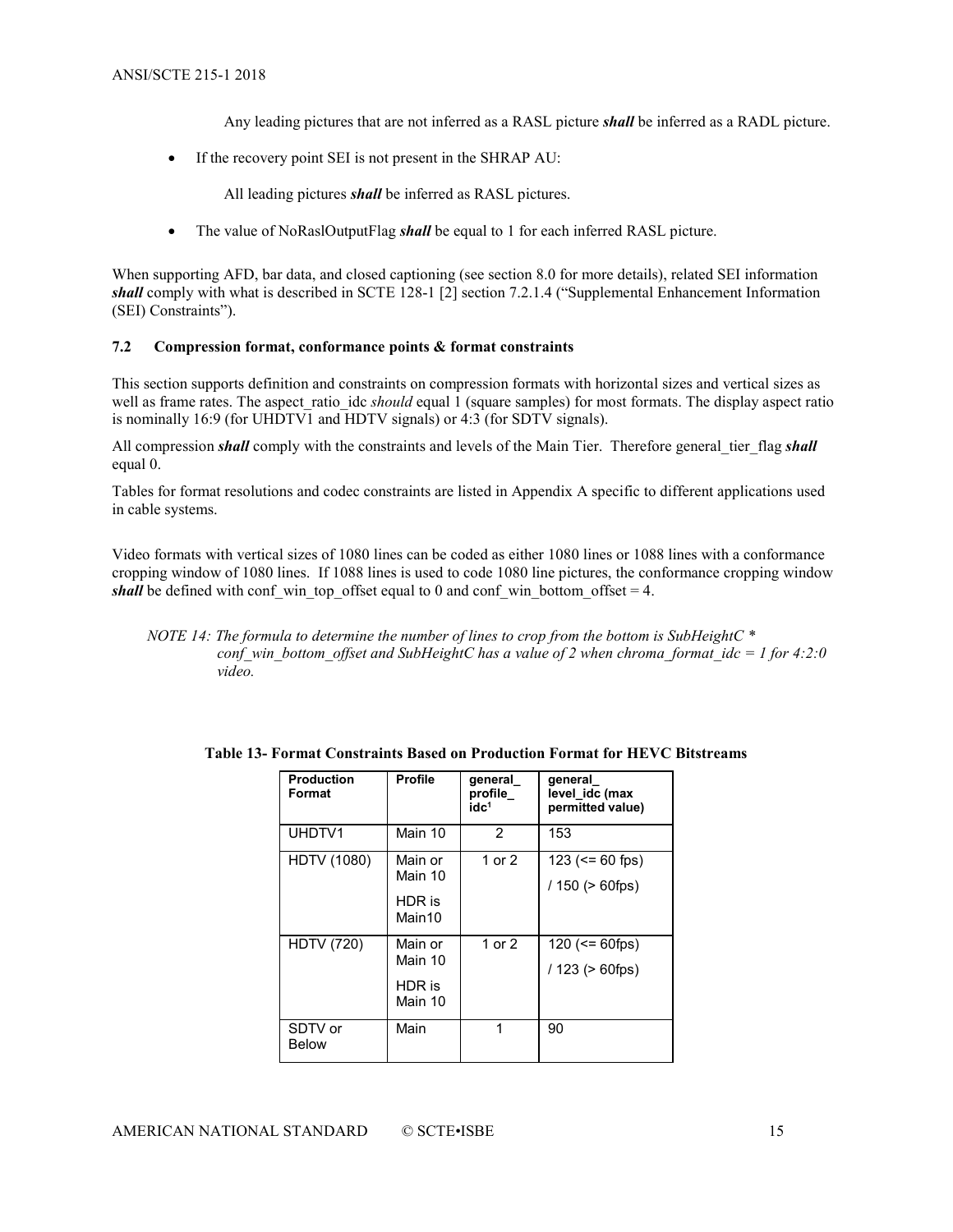#### ANSI/SCTE 215-1 2018

The values for vui\_num\_units\_in\_tick, vui\_time\_scale, and fixed\_pic\_rate\_general\_flag[i] **shall** be explicitly indicated in the vui\_parameters( $\overline{)}$ ). [Table 14](#page-19-1) indicates the entire set of defined frame rates, and the values for vui num units in tick, vui time scale, and pic struct that **shall** be used. In the Appendix section describing format constraints for each application, a numbered subset of frame rates will be defined.

<span id="page-19-1"></span>

| <b>Interlaced</b><br><sub>or</sub><br>Progressive | <b>Frame Rate</b> | vui time scale | vui num units i<br>n tick | <b>Allowed</b><br>pic_struct |
|---------------------------------------------------|-------------------|----------------|---------------------------|------------------------------|
| ${\bf P}$                                         | 24/1.001 Hz       | 24,000         | 1001                      | 0,7,8                        |
| ${\bf P}$                                         | 24 Hz             | 24             | $\mathbf{1}$              | 0,7,8                        |
| ${\bf P}$                                         | 25 Hz             | 25             | $\mathbf{1}$              | 0,7,8                        |
| I (encoded<br>as frames)                          | 25 Hz             | 50             | $\mathbf{1}$              | 3,4,5,6                      |
| I (encoded<br>as fields)                          | 25 Hz             | 50             | $\mathbf{1}$              | 9,10,11,12                   |
| ${\bf P}$                                         | 30/1.001 Hz       | 30,000         | 1001                      | 0,7,8                        |
| I (encoded<br>as frames)                          | 30/1.001 Hz       | 60,000         | 1001                      | 3,4,5,6                      |
| I (encoded<br>as fields)                          | 30/1.001 Hz       | 60,000         | 1001                      | 9,10,11,12                   |
| ${\bf P}$                                         | 30 Hz             | 30             | $\mathbf{1}$              | 0,7,8                        |
| $\, {\bf P}$                                      | 50 Hz             | 50             | $\mathbf{1}$              | 0,7,8                        |
| $\, {\bf P}$                                      | 60/1.001 Hz       | 60,000         | 1001                      | 0,7,8                        |
| $\mathbf{P}$                                      | 60 Hz             | 60             | $\mathbf{1}$              | 0,7,8                        |
| $\mathbf{P}$                                      | 100 Hz            | 100            | $\mathbf{1}$              | 0,7,8                        |
| ${\bf P}$                                         | 120 Hz            | 120            | $\mathbf{1}$              | 0,7,8                        |
| ${\bf P}$                                         | 120/1.001 Hz      | 120,000        | 1001                      | 0,7,8                        |

**Table 14- Complete Frame Rate VUI Parameter Constraints for HEVC**

The Maximum Luma Picture Size, Max Video Bit Rate, and Max CPB (Coded Picture Buffer) for a particular Profile, Level, and Tier does not exceed the limitations set forth in Appendix A of the HEVC specification [\[5\].](#page-4-5)

#### <span id="page-19-0"></span>**7.3 Constraints on alternative application modes**

Most common cable applications are in fixed frame rate mode, however, there are alternative applications such as VOD trickplay speeds or music channels that *may* not require fixed frame rate operation and do not have associated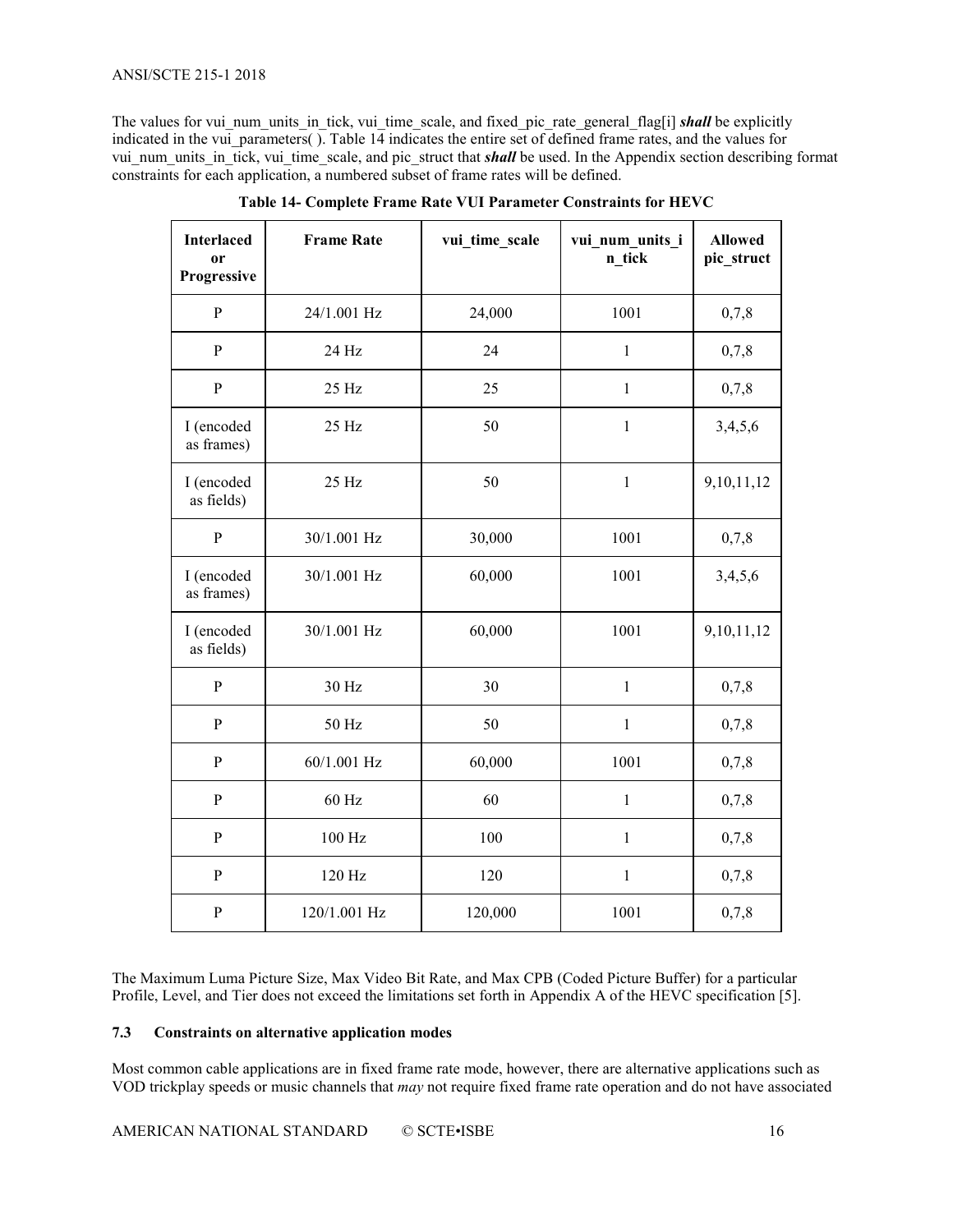#### ANSI/SCTE 215-1 2018

audio or require audio/video synchronization. This section describes some of the constraints on these alternative application modes.

#### <span id="page-20-0"></span>7.3.1 Low Delay Mode

In Low Delay Mode, picture coding constraints are as follows:

- 1. All pictures *shall* be intra coded pictures or FPP pictures.
- 2. The output time of each picture *shall* be equal to or inferred equal to its decode time.

*NOTE 6:The decode time of a picture, or DTS in accordance with the HEVC Transport contraints [\[13\],](#page-5-3) may or may not be present in the PES packet header.*

- 3. The POC value, or PTS, in accordance with the HEVC Transport constraints [\[13\],](#page-5-3) of each picture in the bitstream *shall* be greater than the POC value of the prior picture.
- 4. Each decoded picture *shall* be output repeatedly until the next decoded picture is available.
- 5. The CPB *may* underflow.

*NOTE 15: An HEVC receiver may ignore the information in the pic\_timing SEI in Low Delay Mode. NOTE 16: Transport related low-delay constraints can be found in SCTE 215-2 (Transport) [\[13\]](#page-5-3)*

#### <span id="page-20-1"></span>7.3.2 Program Splicing Constraint

System processes (such as digital ad insertion and program splicing) *may* require a resolution change in the HEVC stream within the same program that results in a seamless or near-seamless behavior in the HEVC receiver. The stream may also undergo colorimetry changes. When a user of this standard wishes to facilitate such a change, the HEVC elementary stream *shall* be encoded in accordance with these additional constraints (also see SCTE 172  $[16]$ :

If such seamless or near-seamless behavior in the HEVC receiver is desired, it is highly recommended that parameters such as general level idc, the vertical picture size, and colorimetry information in the HEVC elementary stream *should* not change within the same program.

*NOTE 17: Profile changes, display aspect ratio changes, frame rate changes, colorimetry changes and interlaced/progressive transitions (in either order) should be avoided as they may result in disruption of the decoder's video output.*

#### *NOTE 18: A disruption of the pixel clock rate MAY cause non-seamless output behavior receivers*

A DPI operation that returns to the network feed at an SHRAP AU containing a field-coded picture with NAL unit type corresponding to TRAIL\_R *shall* convert the SHRAP picture from TRAIL\_R to BLA or IDR. Some or possibly all pictures after the SHRAP AU in the bitstream *may* need to be transcoded to satisfy picture dependencies and/or converted to different NAL unit types in accordance to the HEVC Specification [\[5\].](#page-4-5) If the NAL unit type of the SHRAP picture is changed to BLA and the pictures after the SHRAP AU are not transcoded, then except for the coded field paired with the SHRAP picture, the NAL unit type of each picture after the SHRAP picture in decode order that is determined to be a leading picture *shall* be changed to a NAL unit type corresponding to the RASL NUT.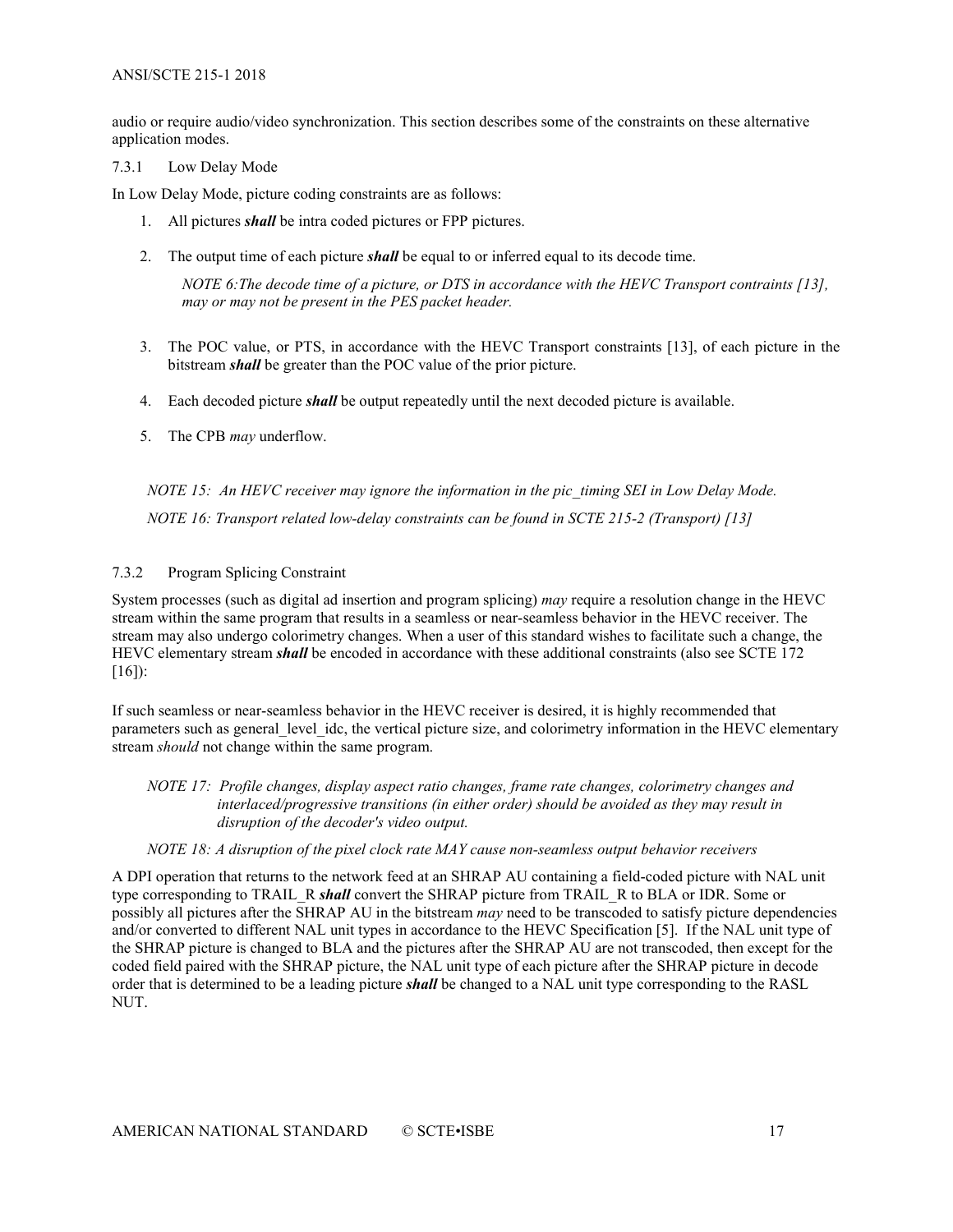#### <span id="page-21-0"></span>7.3.3 Support of Still Picture Mode in HEVC

HEVC still pictures *may* be used in transport multiplex and when used *shall* comply with the following picture coding constraints. Transport constraints for HEVC still pictures are found in part 2 of HEVC video constraints for cable television.

- The still picture coding **shall** comply with Section 2.1.103 of 13818-1 [\[4\].](#page-4-6) In addition, still picture applications *should* conform to the video coding constraints (except frame rate) specified in [Table 15](#page-22-1) in Appendix A
- Low delay hrd flag (as defined in HEVC [\[5\]\)](#page-4-5) *may* be either set to '0' or '1'. Still picture applications *should* follow the coding constraints specified in section 7.3.1 when set to low\_delay.
- The time interval between successive still pictures *shall* be less than or equal to 60 seconds.
- The fixed pic rate general flag and fixed pic rate within cvs flag are set to '0' in the HRD parameters.

#### <span id="page-21-1"></span>**8.0 CARRIAGE OF CAPTIONING, AFD, AND BAR DATA**

The carriage of closed captions, AFD, and bar data when present *shall* be carried as per specified in SCTE 128-[1\[2\]](#page-4-9) in section 8.0.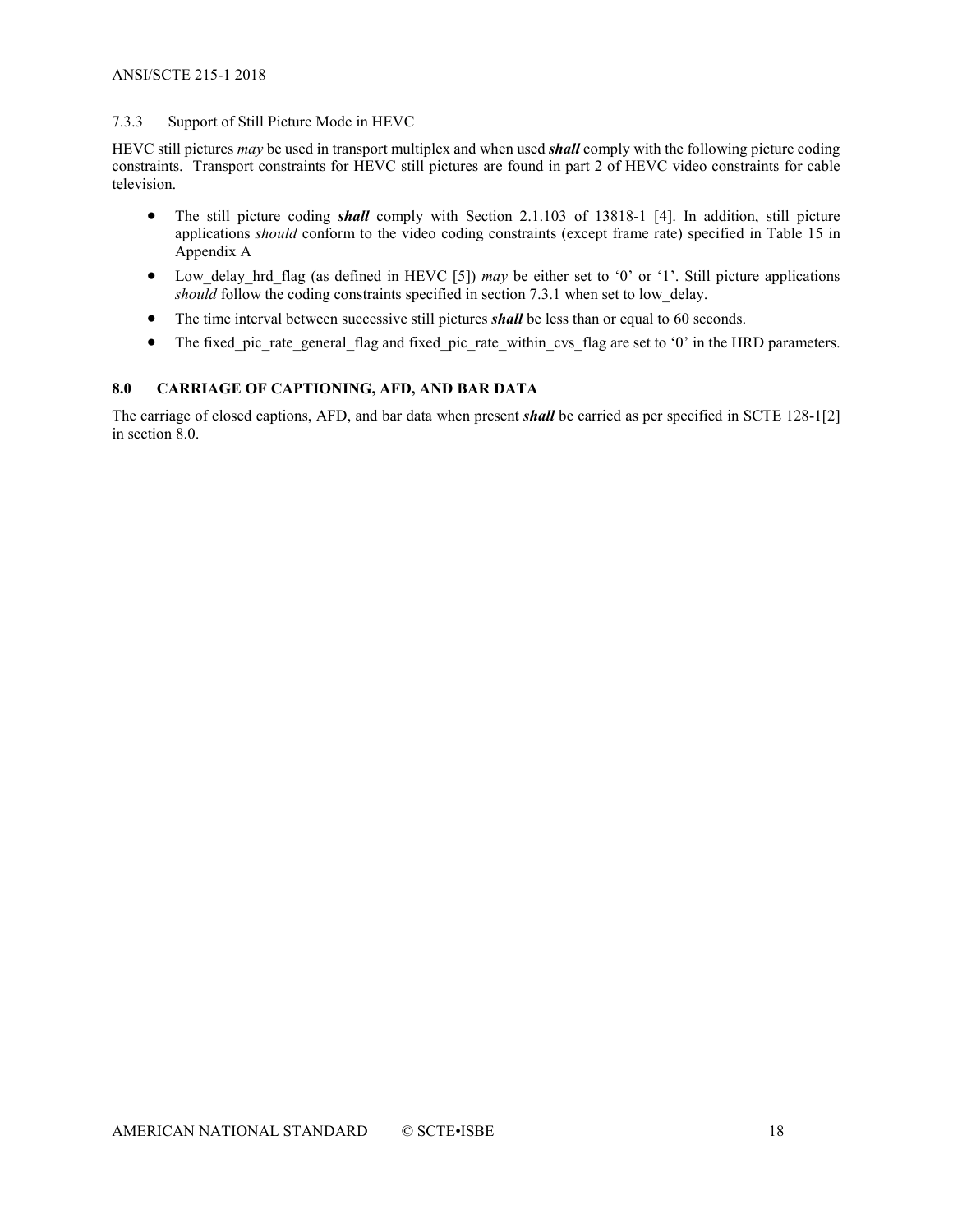#### <span id="page-22-0"></span>**APPENDIX A- RESOLUTIONS, CONFORMANCE POINTS, FORMAT CONSTRAINTS & FRAME RATES**

Broadcast applications are a well-known instance of a push delivery system carrying MPEG-2 Transport streams compliant to T-STD model for use in North American Cable Systems.

<span id="page-22-1"></span>[Table 15](#page-22-1) lists the resolutions and their format constraints for compliance with this specification for broadcast applications.

| <b>Vertical</b><br><b>Size</b><br>(lines) | <b>Horizontal</b><br><b>Size</b><br>(pixels) | aspect<br>ratio idc | <b>Display</b><br><b>Aspect</b><br>Ratio | <b>Supported</b><br><b>Frame Rates</b><br>(P-progressive<br>i-interlaced) | <b>Production</b><br>Format |
|-------------------------------------------|----------------------------------------------|---------------------|------------------------------------------|---------------------------------------------------------------------------|-----------------------------|
| 2160                                      | 3840                                         | 1                   | 16:9                                     | $P-1, 2, 3, 6, 7, 8$                                                      | UHDTV1                      |
| 1080                                      | 1920                                         | 1                   | 16:9                                     | P-1,2,3,6,7,8,9,<br>10<br>$I - 4, 5$                                      | <b>HDTV</b>                 |
| 1080                                      | 1440                                         | 14                  | 16:9                                     | $P-1, 2, 3, 6, 7, 8, 9,$<br>10<br>$I - 4, 5$                              | <b>HDTV</b>                 |
| 720                                       | 1280                                         | $\mathbf{1}$        | 16:9                                     | $P-1, 2, 3, 6, 7, 8, 9,$<br>10                                            | <b>HDTV</b>                 |
| 480                                       | 720                                          | 3                   | 4:3                                      | $P-1, 2, 3, 6$<br>$I - 4, 5$                                              | <b>SDTV</b>                 |
| 480                                       | 720                                          | 5                   | 16:9                                     | $P-1, 2, 3, 6$<br>$I - 4, 5$                                              | <b>SDTV</b>                 |
| 480                                       | 704                                          | 3                   | 4:3                                      | $P-1, 2, 3, 6$<br>$I - 4, 5$                                              | <b>SDTV</b>                 |
| 480                                       | 704                                          | $\overline{5}$      | 16:9                                     | $P-1, 2, 3, 6$<br>$I - 4, 5$                                              | <b>SDTV</b>                 |
| 480                                       | 640                                          | $\mathbf{1}$        | 4:3                                      | $P-1, 2, 3, 6$<br>$I - 4, 5$                                              | <b>SDTV</b>                 |

**Table 15- Resolution/Compression Format Constraints for HEVC Bitstreams**

The frame rates associated with the integer values in the "Supported Frame Rates" column of [Table 15](#page-22-1) are defined in [Table 16.](#page-22-2)

<span id="page-22-2"></span>

| Frame<br>Rate<br><b>Number</b> | Interlaced or<br><b>Progressive</b> | <b>Frame Rate</b> | vui time scale | vui num units i<br>n tick | <b>Allowed</b><br>pic struct |
|--------------------------------|-------------------------------------|-------------------|----------------|---------------------------|------------------------------|
|                                | P                                   | 24000/1001 Hz     | 24,000         | 1001                      | 0,7,8                        |
| $\mathfrak{D}$                 | D                                   | 24 Hz             | 24             |                           | 0,7,8                        |